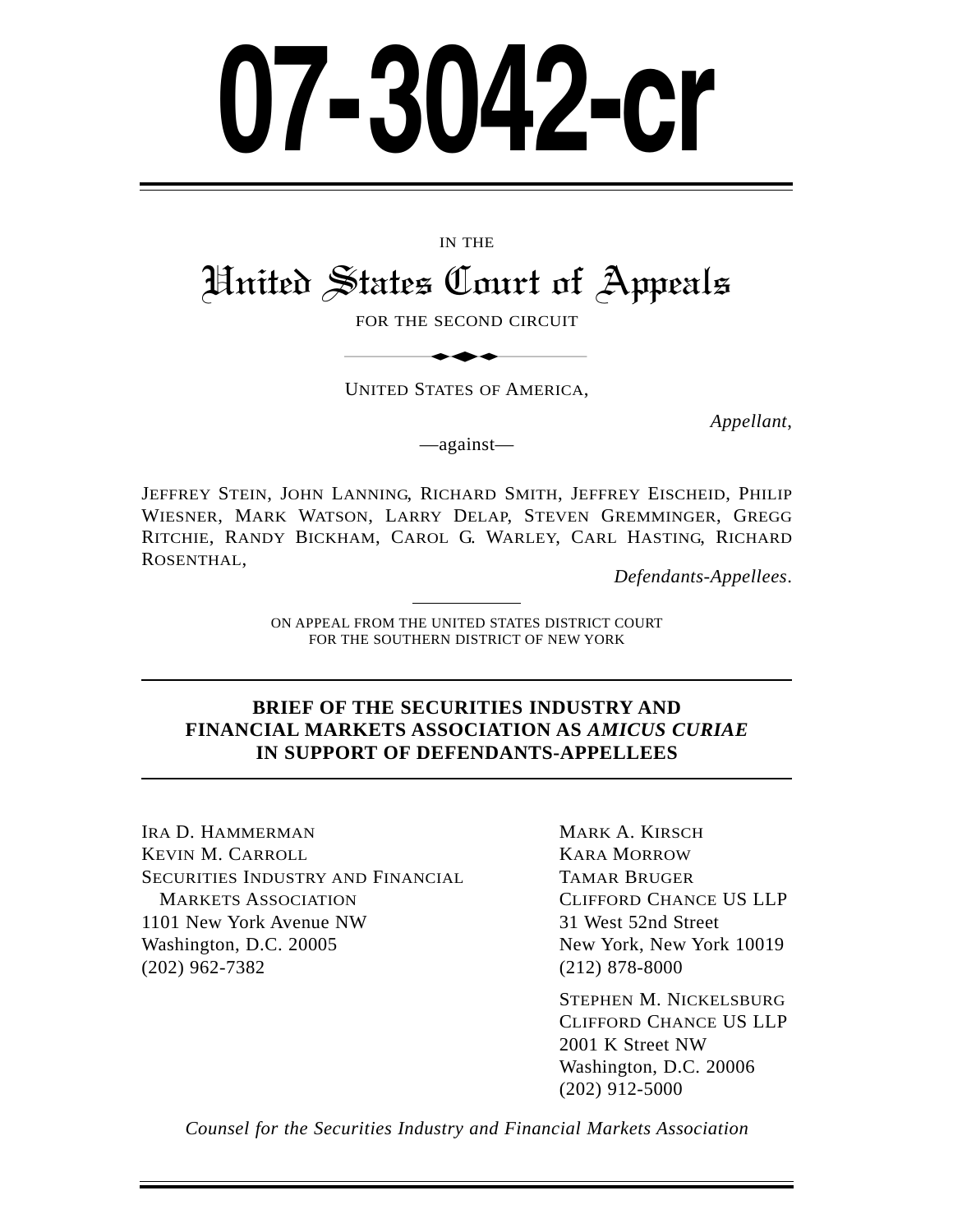### **RULE 26.1 CORPORATE DISCLOSURE STATEMENT**

*Amicus curiae* the Securities Industry and Financial Markets Association is a non-profit corporation. It has no parent corporation, and no publicly held corporation owns 10% or more of its stock.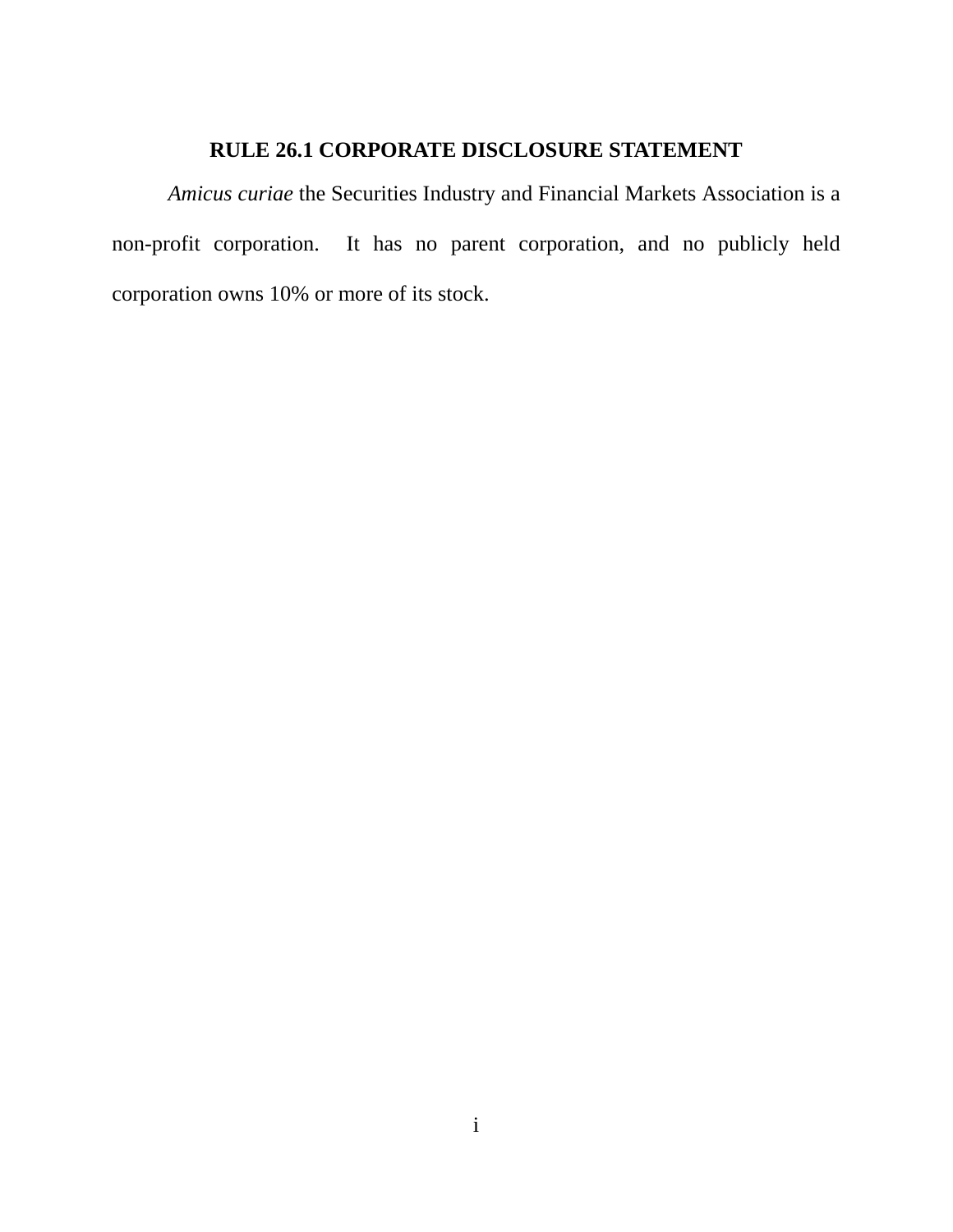## **TABLE OF CONTENTS**

| I. THE DISCRETION TO ADVANCE LEGAL FEES IS NECESSARY<br>AND BENEFICIAL TO FIRMS, EMPLOYEES, AND THE                                        |
|--------------------------------------------------------------------------------------------------------------------------------------------|
| II.<br>BECAUSE FINANCIAL INSTITUTIONS CANNOT AFFORD<br>INDICTMENT, THE THOMPSON MEMORANDUM'S<br>COOPERATION FACTORS WERE NOT "OPTIONAL" 16 |
|                                                                                                                                            |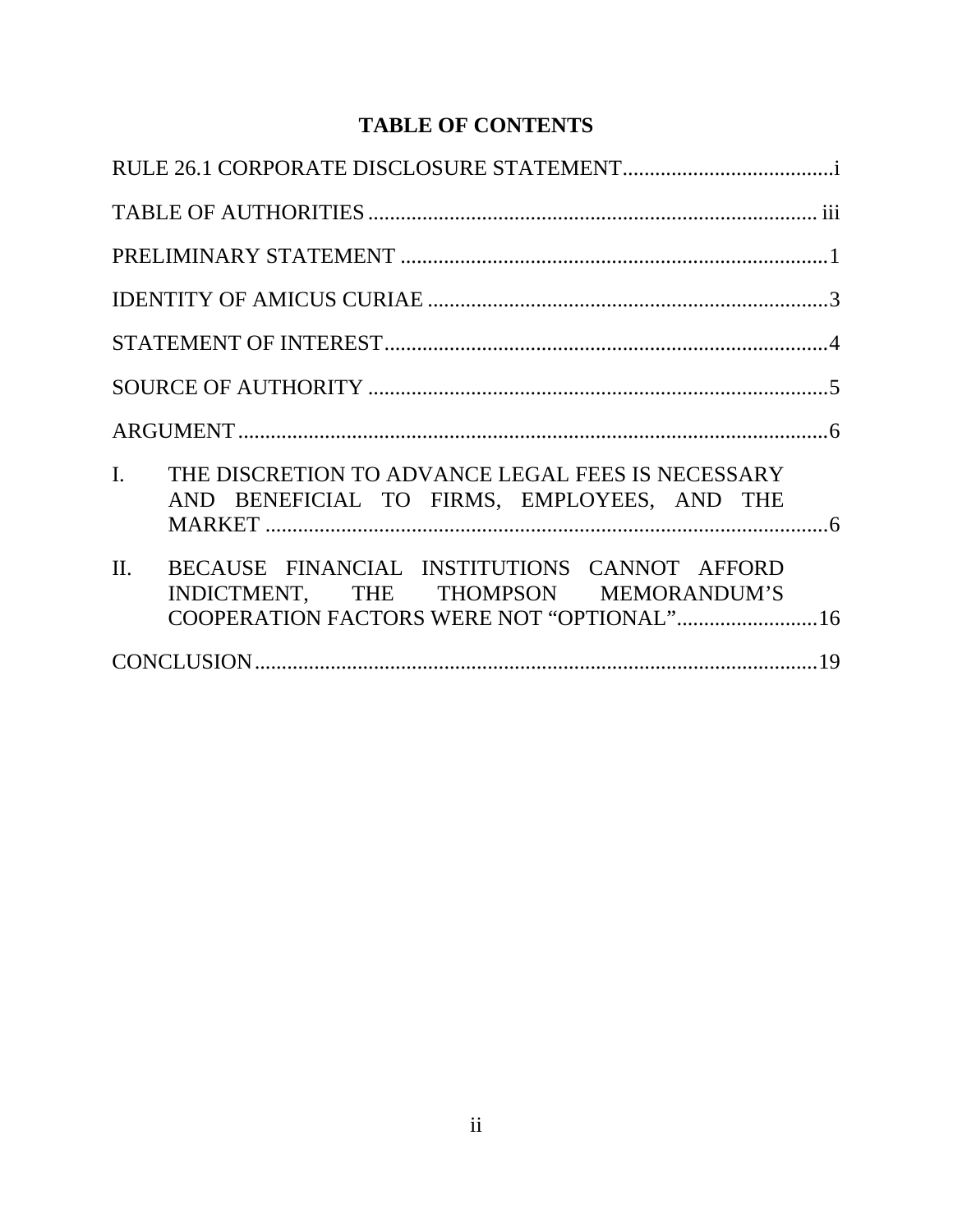# **TABLE OF AUTHORITIES**

| Page                                                                                                      |  |
|-----------------------------------------------------------------------------------------------------------|--|
| Cases:                                                                                                    |  |
| Homestore, Inc. v. Tafeen,                                                                                |  |
| Kaung v. Cole Nat'l Corp,                                                                                 |  |
| United States v. Brown,<br>459 F.3d 509 (5th Cir. 2006),<br>cert. denied sub nom. Brown v. United States, |  |
| United States v. Stein,                                                                                   |  |
| United States v. Stein,                                                                                   |  |
| United States v. Stein,                                                                                   |  |
| VonFeldt v. Stifel Finance Corp.,                                                                         |  |
| <i>Statutes &amp; Legislation:</i>                                                                        |  |
|                                                                                                           |  |
|                                                                                                           |  |
|                                                                                                           |  |
|                                                                                                           |  |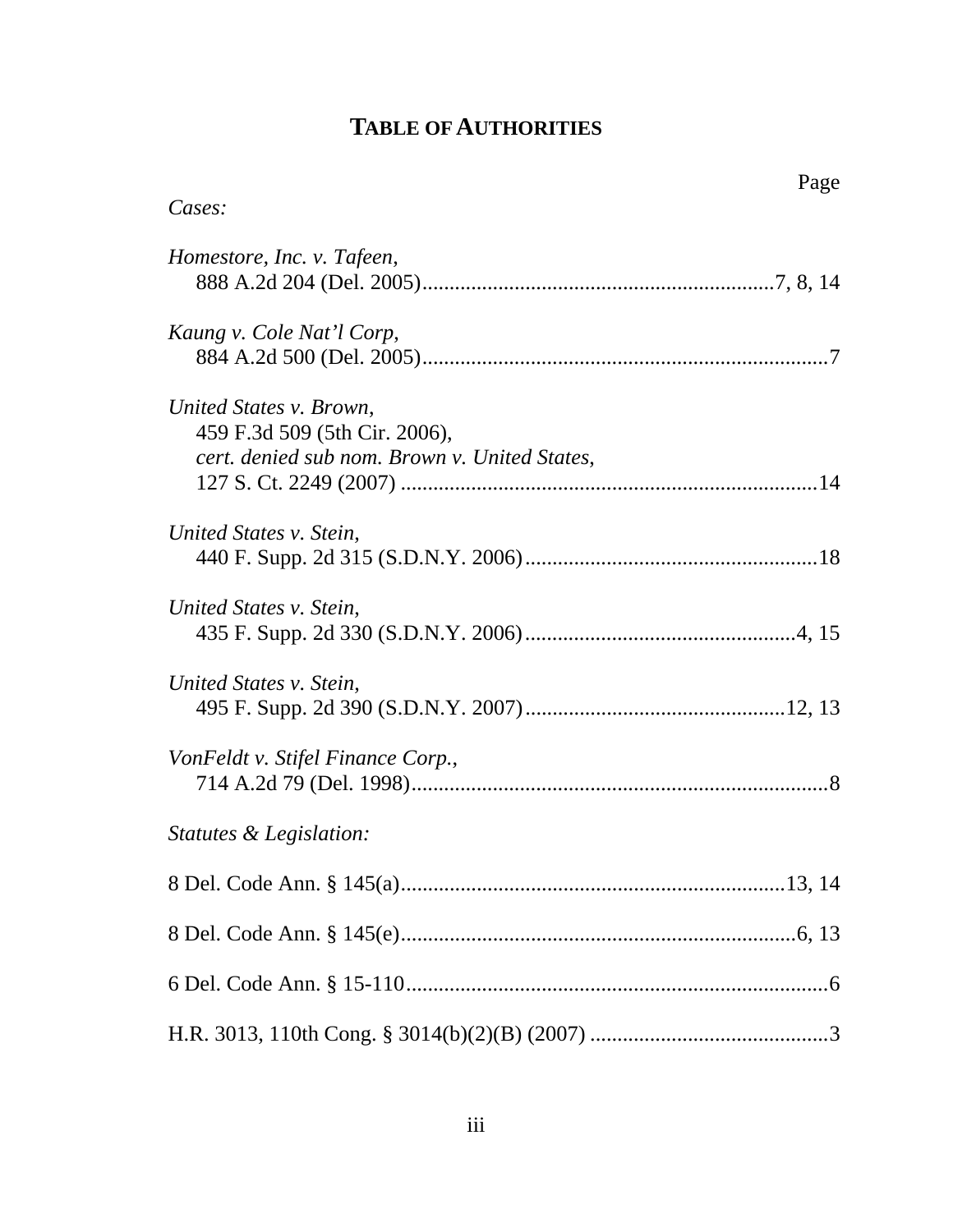| <b>Other Authorities:</b>                                                                                                                                                 |
|---------------------------------------------------------------------------------------------------------------------------------------------------------------------------|
| American Bar Ass'n Presidential Task Force on the Attorney-Client<br>Privilege, Recommendation 302B (Aug. 2006),<br>http://www.abanet.org/crimjust/policy/am06302b.pdf 15 |
| R. FRANKLIN BALOTTI ET AL., DELAWARE LAW OF CORPORATIONS                                                                                                                  |
| BNA, SEC Brought 656 Lawsuits in FY '07: Financial, Securities<br>Firm Cases Top List, SEC. L. DAILY, Nov. 16, 2007,                                                      |
| Ken Brown, et al., Called to Account: Indictment of Andersen in<br>Shredding Case Puts Its Future In Question, WALL ST. J., Mar. 15,                                      |
| BOARD OF GOVERNORS FED. RES. SYS., 91ST ANNUAL REPORT 92-93<br>(2004), http://www.federalreserve.gov/boarddocs/rptcongress/                                               |
| COMMITTEE ON CAPITAL MARKETS REGULATION, INTERIM REPORT<br>(2006), http://www.capmktsreg.org/pdfs/<br>11.30Committee_Interim_ReportREV2.pdf9, 16, 17, 18                  |
| Corporate Crime: Prosecutor's Dilemma, ECONOMIST, June 15, 2002 17                                                                                                        |
| CORP. FRAUD TASK FORCE, SECOND YEAR REPORT TO THE PRESIDENT<br>(2004), http://www.usdoj.gov/dag/cftf/2nd_yr_fraud_report.pdf12                                            |
| Jay A. Dubow, Advancement and Indemnification for Officers in<br>Securities Actions, LEGAL INTELLIGENCER, Sept. 25, 2007  8                                               |

Page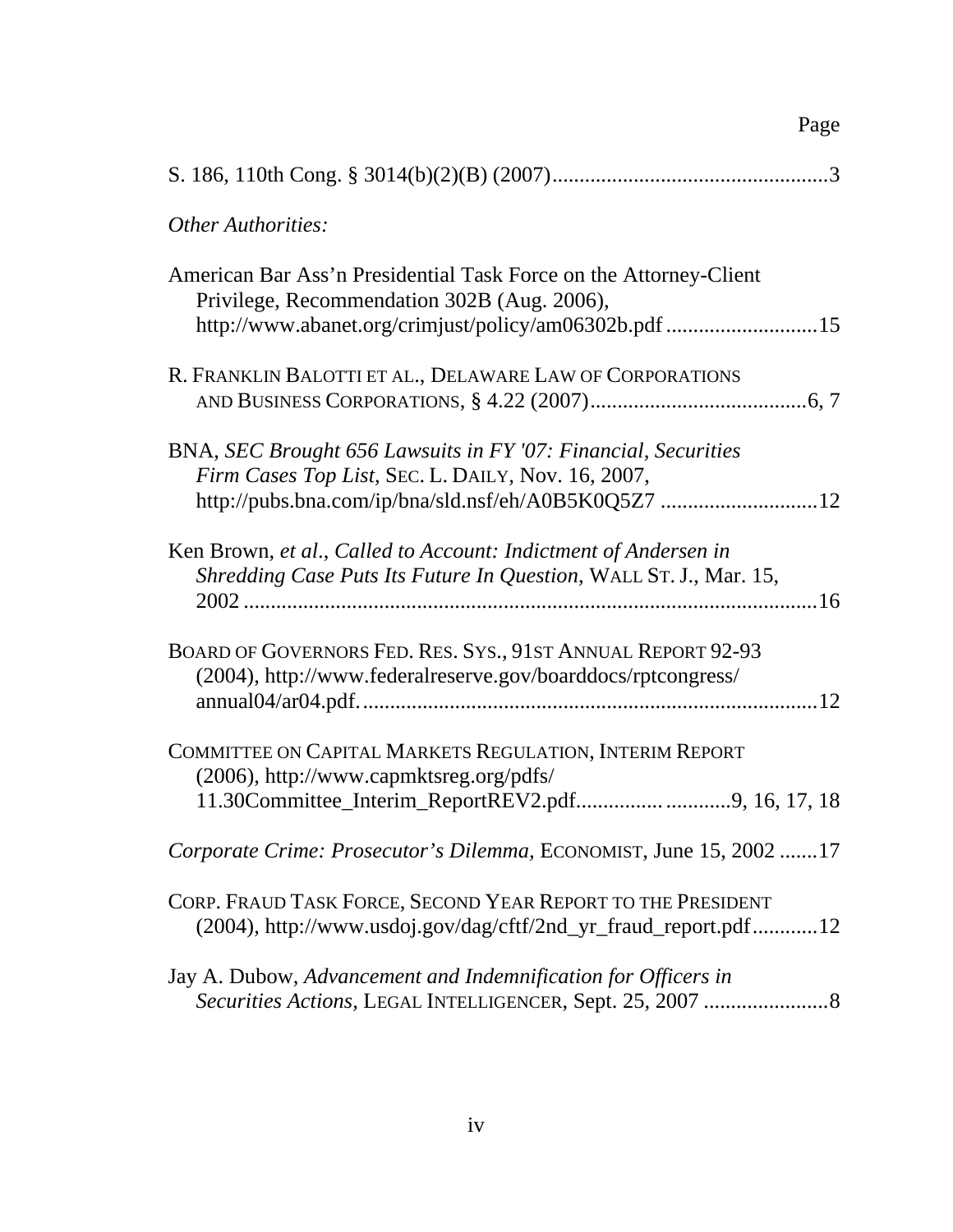| Editorial, Corporate Injustice, WALL ST. J., Apr. 6, 2006, at A14 17                                                                        |
|---------------------------------------------------------------------------------------------------------------------------------------------|
| Financial Industry Regulatory Authority, Five-Year Statistical Review 2002-<br>2006, http://www.finra.org/PressRoom/Statistics/index.htm 10 |
| Financial Industry Regulatory Authority, FINRA Dispute Resolution<br>Fact Sheet,                                                            |
| http://www.finra.org/ArbitrationMediation/FINRADispute                                                                                      |
| Resolution/FINRADisputeResolutionFactSheet/index.htm 12                                                                                     |
| James Glassman, On the SEC Probe of NYSE "Specialist" Firms:                                                                                |
| Time Free the Stock Market to Make it More Competitive,                                                                                     |
| CAPITALISM MAGAZINE, May 4, 2003,                                                                                                           |
|                                                                                                                                             |
| Joseph A. Grundfest, Over Before It Started, N.Y. TIMES, Jun. 14,                                                                           |
|                                                                                                                                             |
| MCKINSEY & CO., SUSTAINING NEW YORK'S AND THE U.S.' GLOBAL                                                                                  |
| FINANCIAL SERVICES LEADERSHIP ("BLOOMBERG & SCHUMER                                                                                         |
|                                                                                                                                             |
| Memorandum from Paul J. McNulty, Deputy Att'y Gen., U.S. Dep't of                                                                           |
| Justice, to All Component Heads and U.S. Att'ys, on Principles of                                                                           |
| Federal Prosecution of Business Organizations (Dec. 12, 2006),                                                                              |
| http://www.usdoj.gov/dag/speeches/2006/mcnulty_memo.pdf 2                                                                                   |
| Memorandum from Larry Thompson, Deputy Att'y Gen., U.S. Dep't of<br>Justice, to Heads of Dep't Components and U.S. Att'ys (Jan. 20, 2003),  |
| http://www.usdoj.gov/dag/cftf/corporate_guidelines.htm 2                                                                                    |
|                                                                                                                                             |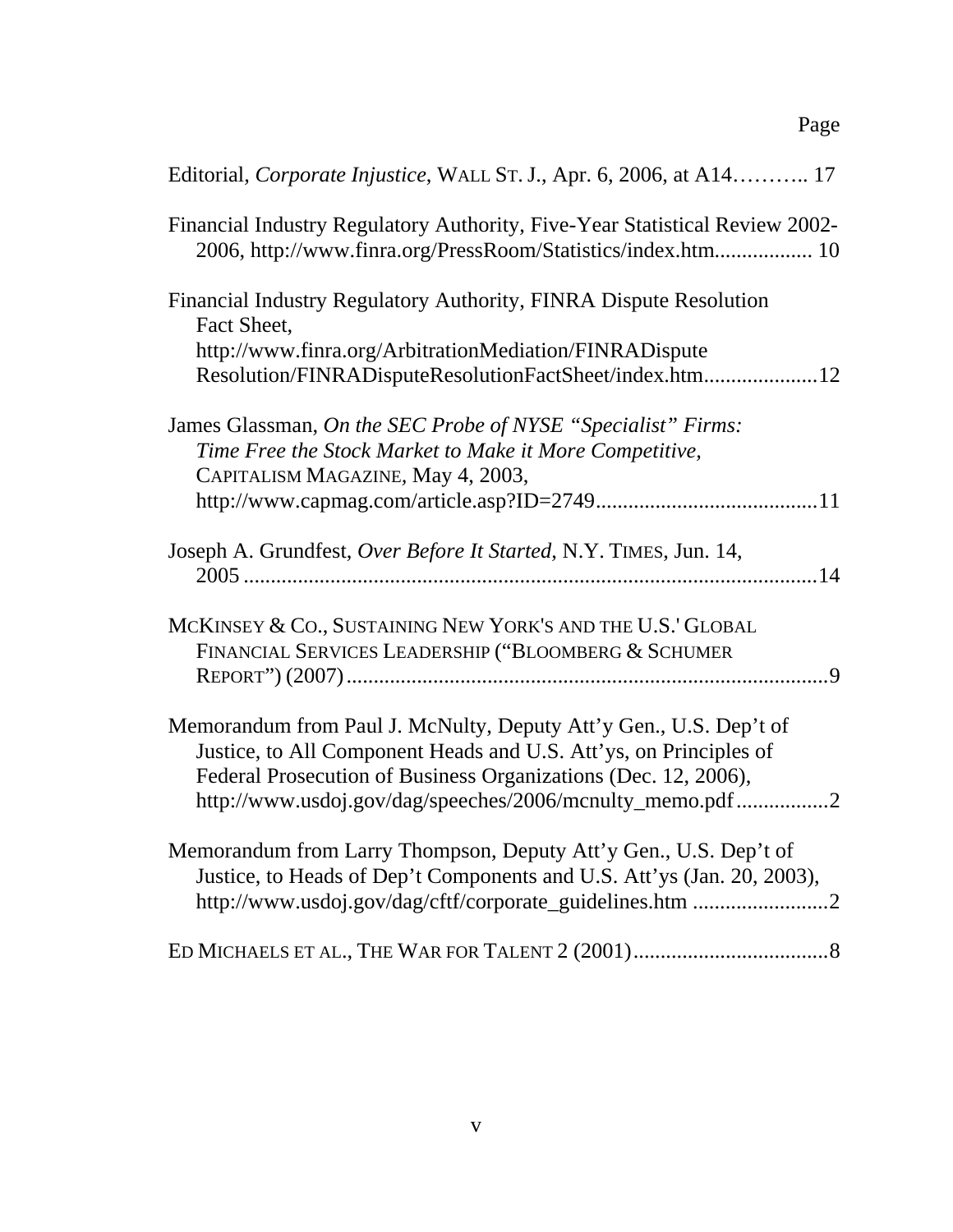# Page

| Liz Moyer, Justice Beats A Retreat On Wall Street, FORBES, Nov. 21,<br>2006, available at http://www.forbes.com/business/2006/11/21/<br>specialists-wall-street-charges-biz-cx_lm_1121specialists.html 11                                                                 |
|---------------------------------------------------------------------------------------------------------------------------------------------------------------------------------------------------------------------------------------------------------------------------|
| Liz Moyer, NYSE Hits Specialist Brass, FORBES, Feb. 6, 2007,<br><i>available at http://www.forbes.com/business/2007/02/06/nyse-</i>                                                                                                                                       |
| NORTH AMERICAN SECURITIES ADMINISTRATORS ASSOCIATION,<br>NASAA YEAR IN REVIEW 2006: ADVANCING A LEGACY OF<br><b>INVESTOR PROTECTION,</b><br>http://www.nasaa.org/content/Files/2006YIR.pdf 11                                                                             |
| NYSE Exchange Hearing Panel Decision 04-127 (Aug. 11, 2004)11                                                                                                                                                                                                             |
| Dale A. Oesterle, <i>Early Observations on the Prosecutions of the</i><br>Business Scandals of 2002-03: On Sideshow Prosecutions,<br>Spitzer's Clash with Donaldson over Turf, the Choice of Civil or<br>Criminal Actions, and the Tough Tactic of Coerced Cooperation, 1 |
| Victor J. Rocco, Executives Do Not Need Waivers and Companies<br>Should Not Offer Them: A Response to Mark Kressel, 116 YALE                                                                                                                                              |
| John Roper, 4 Ex-Merrill Lynch Execs' Convictions Overturned,                                                                                                                                                                                                             |
| Kara Scannell, Moving the Market, WALL ST. J., Jun. 13, 200517                                                                                                                                                                                                            |
| Donald W. Searles & Jay L. Pomerantz, United States: DOJ Revises<br>Policy On Demanding Waiver of Attorney-Client Privilege,<br>MONDAQ BUS. BRIEFING, Jan. 2, 2007, available at 2007 WLNR                                                                                |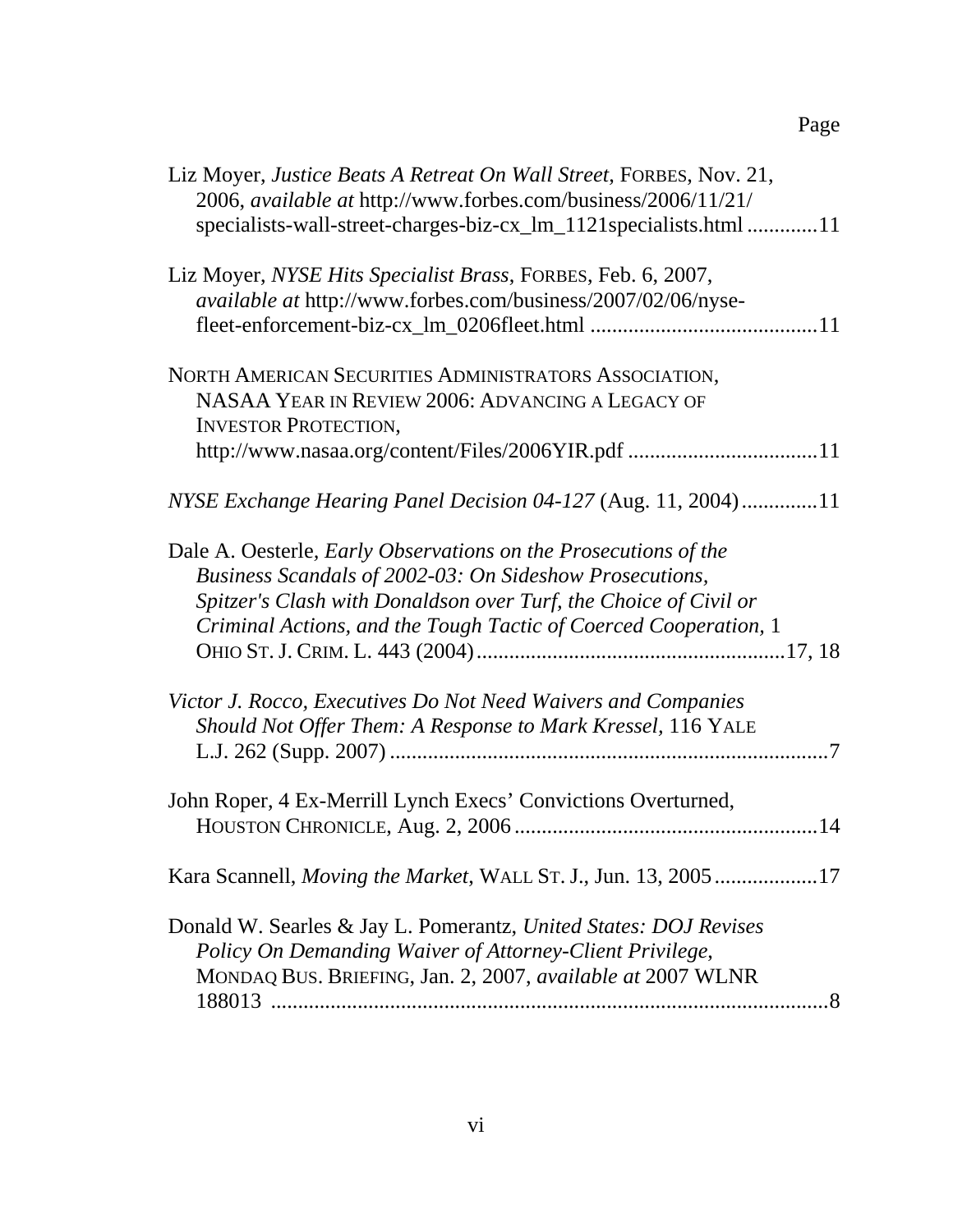| SEC, 2008 CONGRESSIONAL JUSTIFICATION,                                                            |
|---------------------------------------------------------------------------------------------------|
| http://www.sec.gov/about/secfy08congbudgjust.pdf 11                                               |
| SEC, 2007 PERFORMANCE & ACCOUNTABILITY REPORT,                                                    |
|                                                                                                   |
| SEC, 2006 PERFORMANCE & ACCOUNTABILITY REPORT,                                                    |
|                                                                                                   |
| SEC, 2005 PERFORMANCE & ACCOUNTABILITY REPORT,                                                    |
|                                                                                                   |
| SECURITIES INDUSTRY ASS'N, THE COSTS OF COMPLIANCE IN THE U.S.<br>SECURITIES INDUSTRY (2006),     |
| http://www.sifma.org/research/surveys/pdf/CostofComplianceSurv                                    |
| Stephen Taub, KPMG, DOJ in "High-Wire Negotiations," CFO.com,                                     |
| Jun. 17, 2005, http://www.cfo.com/article.cfm/4096271?f=search17                                  |
| Testimony before Subcomm. on Capital Markets, Insurance and Govt.                                 |
| Sponsored Enterprises: Before the Comm. On Financial Services,                                    |
| U.S. House of Reps (2005) (statement of Linda Fienberg, President<br>of NASD Dispute Resolution), |
| http://www.finra.org/PressRoom/SpeechesTestimony/LindaFienbe                                      |
|                                                                                                   |
| The Thompson Memorandum's Effect on the Right to Counsel in                                       |
| Corporate Investigations: Hearing before the United States Senate                                 |
| Committee on the Judiciary (2006) (testimony of Hon. Edwin<br>Meese III), available at            |
| http://judiciary.senate.gov/testimony.cfm?id=2054&wit_id=574118                                   |
| United States Gov't Accountability Office, Report to Congressional                                |
| Committees, Financial Regulation: Industry Trends Continue to                                     |
| Challenge the Federal Regulatory Structure (Oct. 2007)9                                           |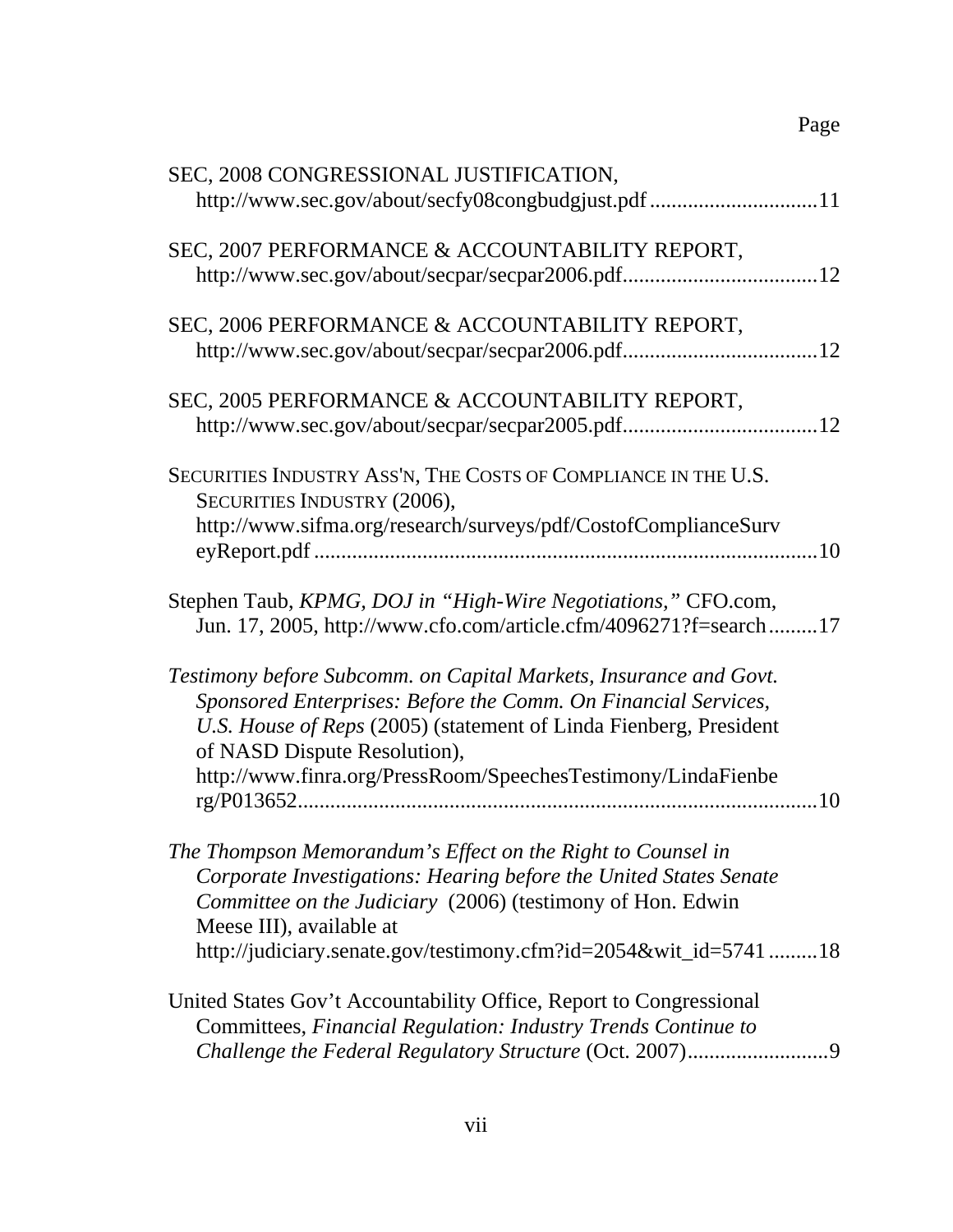# Page

| RODMAN WARD JR. ET AL., FOLK ON DELAWARE GENERAL                                                                                                                                               |  |
|------------------------------------------------------------------------------------------------------------------------------------------------------------------------------------------------|--|
| Joseph Weber, <i>The Heavy Hand of Justice</i> , BUS. WK., Apr. 1, 2002 17                                                                                                                     |  |
|                                                                                                                                                                                                |  |
| Douglas R. Young, Shifting Boundaries – As Courts Reexamine<br>Cooperation In Federal Investigations, Individuals Are Fighting<br>Back, MONDAQ BUS. BRIEFING, Oct. 25, 2006, available at 2006 |  |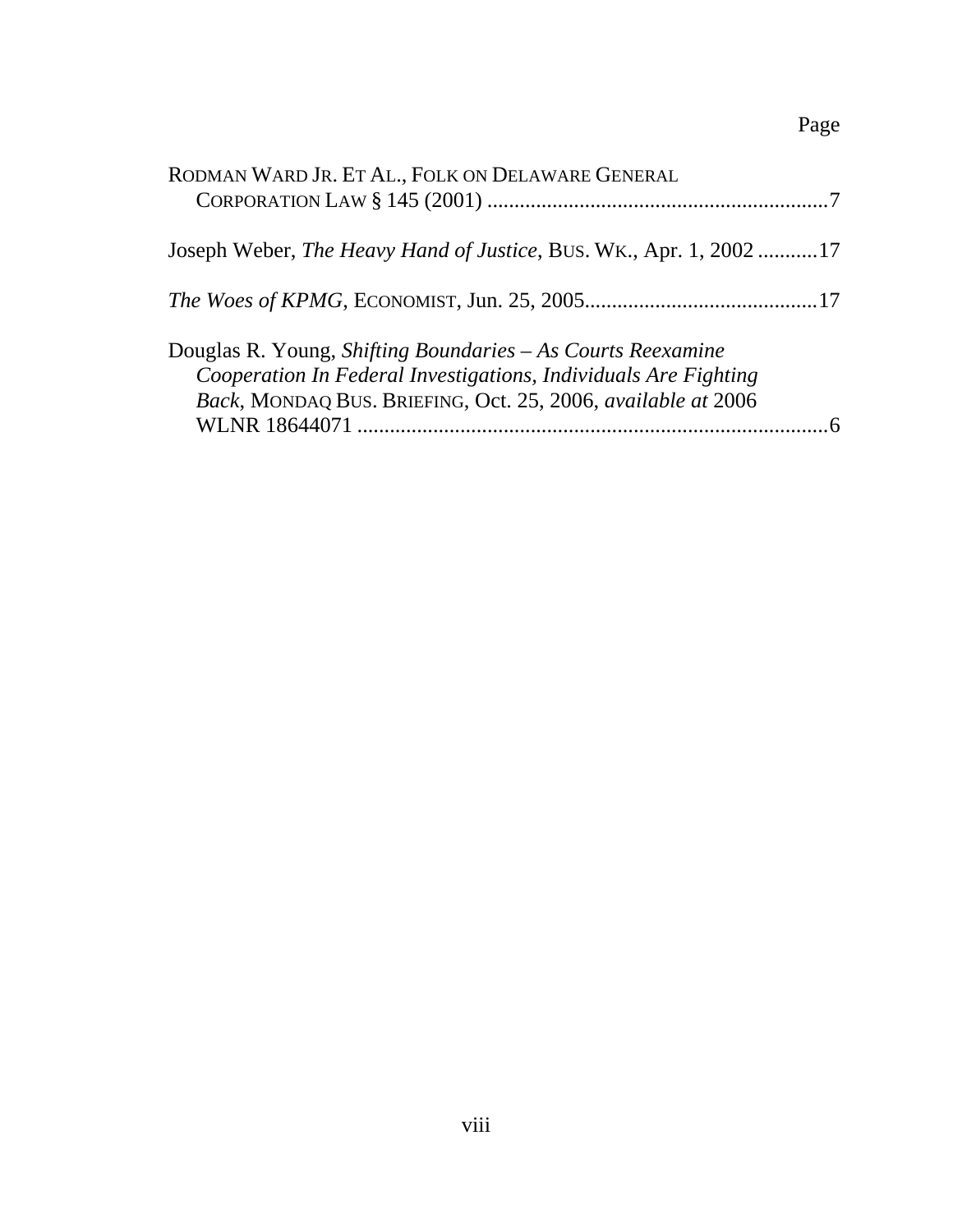#### **PRELIMINARY STATEMENT**

 The Securities Industry and Financial Markets Association ("SIFMA") submits this brief as *amicus curiae* to address the principles supporting the common practice of companies advancing attorneys' fees to their officers, directors, and employees.

 The government's now-repudiated policy of taking a firm's advancement of attorneys' fees into account in deciding whether the firm adequately cooperated with a criminal investigation was improper and ill-advised. The policy wrongfully interfered with employees' lawful access to independent legal advice, as the District Court held and defendants-appellees ably demonstrate. It also unwisely undermined employers' well-established right to advance fees to individuals who face legal jeopardy as a result of doing their jobs.

 The discretion to advance legal fees to officers, directors, and employees is particularly important in the heavily-regulated securities and financial industry. Indemnification of employees and advancement of their fees are essential to recruiting and retaining top talent and to aligning employees' interests with those of their firms. The practice of fee advancement is affirmatively sanctioned under the laws of every state, and is frequently the subject of specific terms of individual employment contracts. Nonetheless, the government's criteria for corporate prosecutions treated fee advancement with extreme suspicion — indeed, as cause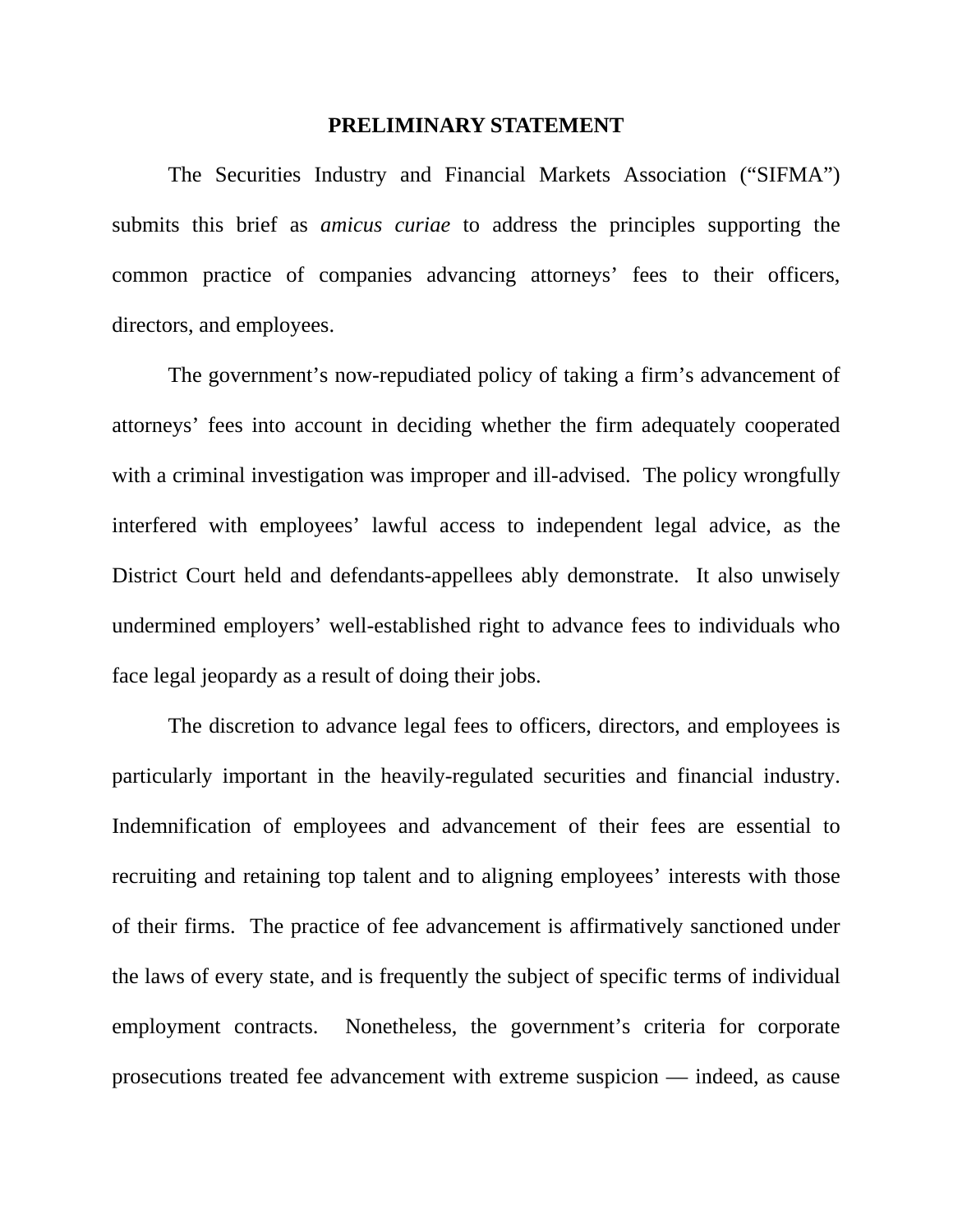to conclude that a firm was not cooperating and deserved to be indicted.<sup>1</sup> Because indictment means death for a financial services firm, this policy forced companies to terminate or strictly condition their practice of advancing fees.

 This interference with the lawful and long-standing relationships between firms and their employees was exceedingly bad policy, undertaken principally to separate individuals from their preferred counsel early in an investigation. There is no legitimate reason for this tactic. The mere advancement of fees is not obstruction or the protection of wrongdoers — it can be extremely difficult to determine whether an employee under investigation has acted wrongfully, particularly in the early stages of a complex proceeding. Tellingly, the government retreated from its policy in 2006, and now takes the position that "[p]rosecutors generally should *not* take into account whether a corporation is advancing attorneys' fees to employees or agents under investigation and indictment. $^{2}$  And

<sup>&</sup>lt;sup>1</sup> Memorandum from Larry Thompson, Deputy Att'y Gen., U.S. Dep't of Justice, to Heads of Dep't Components and U.S. Att'ys (Jan. 20, 2003) ("Thompson Memorandum"), *available at* http://www.usdoj.gov/dag/cftf/corporate\_guidelines*. htm*.

<sup>&</sup>lt;sup>2</sup> Memorandum from Paul J. McNulty, Deputy Att'y Gen., U.S. Dep't of Justice, to All Component Heads and U.S. Att'ys, on Principles of Federal Prosecution of Business Organizations (Dec. 12, 2006) ("McNulty Memorandum") *available at*  http://www.usdoj.gov/dag/speeches/2006/mcnulty\_memo.pdf (emphasis added). The government's current policy is to take the advancement of fees into account only in "extremely rare cases," in which "the totality of the circumstances show that it was intended to impede a criminal investigation." *Id.*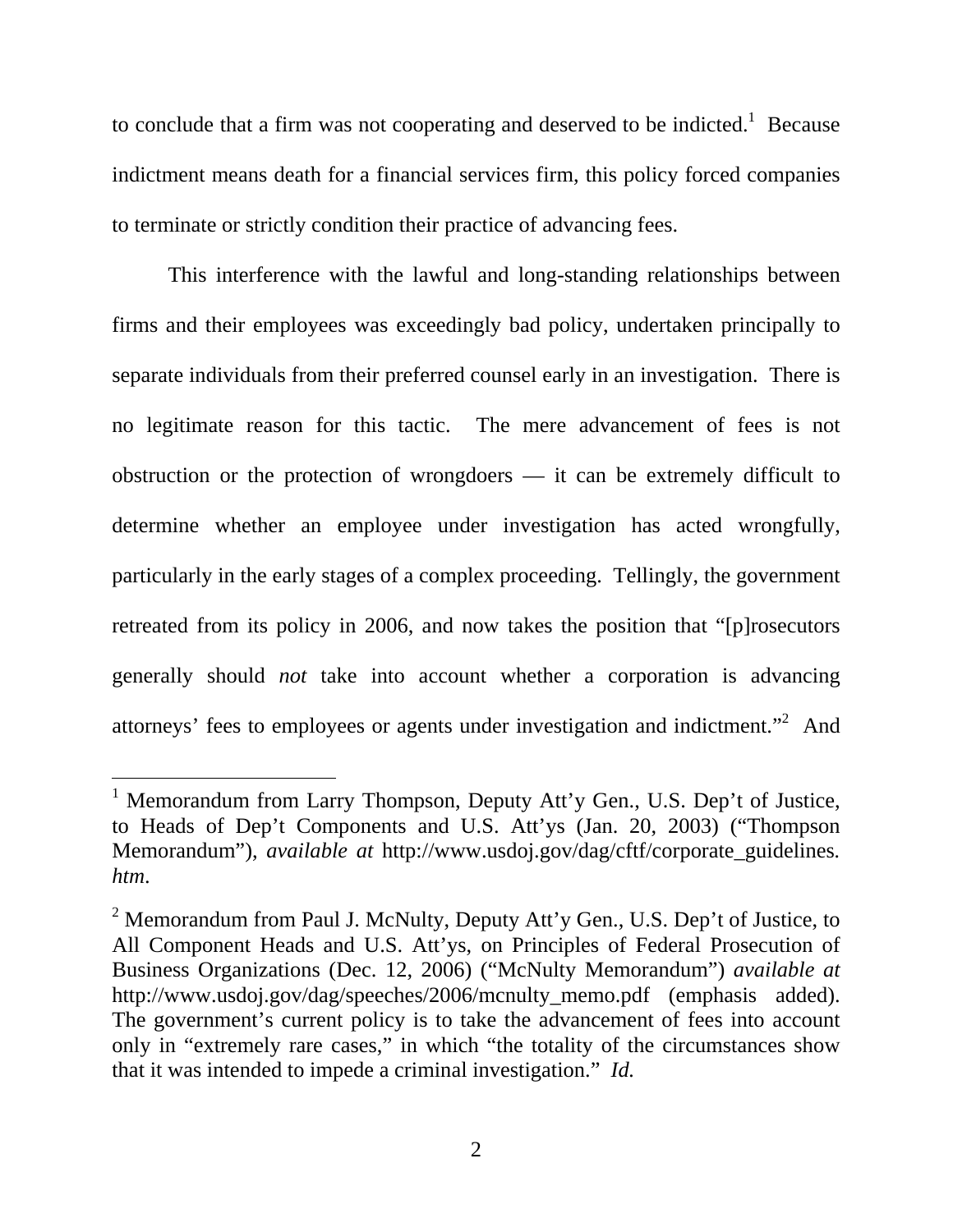Congress is considering legislation to ban the practice entirely.<sup>3</sup> Although these recent developments are positive, it is unclear whether they will endure. Thus, it remains fundamentally important that this Court affirm the judgment of the District Court and hold that the government's conduct in this case was impermissible under established law.

#### **IDENTITY OF AMICUS CURIAE**

 SIFMA brings together the shared interests of more than 650 securities firms, banks, and asset managers that have a vital interest in the outcome of this appeal. These institutions are the gateway to the U.S. capital markets, linking thousands of companies to millions of investors. Among other things, they underwrite equity and debt offerings for domestic and foreign issuers, broker securities trades, provide financial advisory services, publish analysis, lend money to companies ranging from small start-ups to the Fortune 100, and make privateequity investments in large and small companies. In short, these financial institutions are essential to every aspect of the global capital markets' function.

l

<sup>3</sup> *See* H.R. 3013, 110th Cong. § 3014(b)(2)(B) (2007) (as passed by the House, Nov. 13, 2007) ("In any Federal investigation or criminal or civil enforcement matter, an agent or attorney of the United States shall not . . . condition a civil or criminal charging decision . . . on, or use as a factor in determining whether an organization . . . is cooperating with the Government . . . the provision of counsel to, or contribution to the legal defense fees or expenses of, an employee of that organization."); S. 186, 110th Cong. § 3014(b)(2)(B) (2007).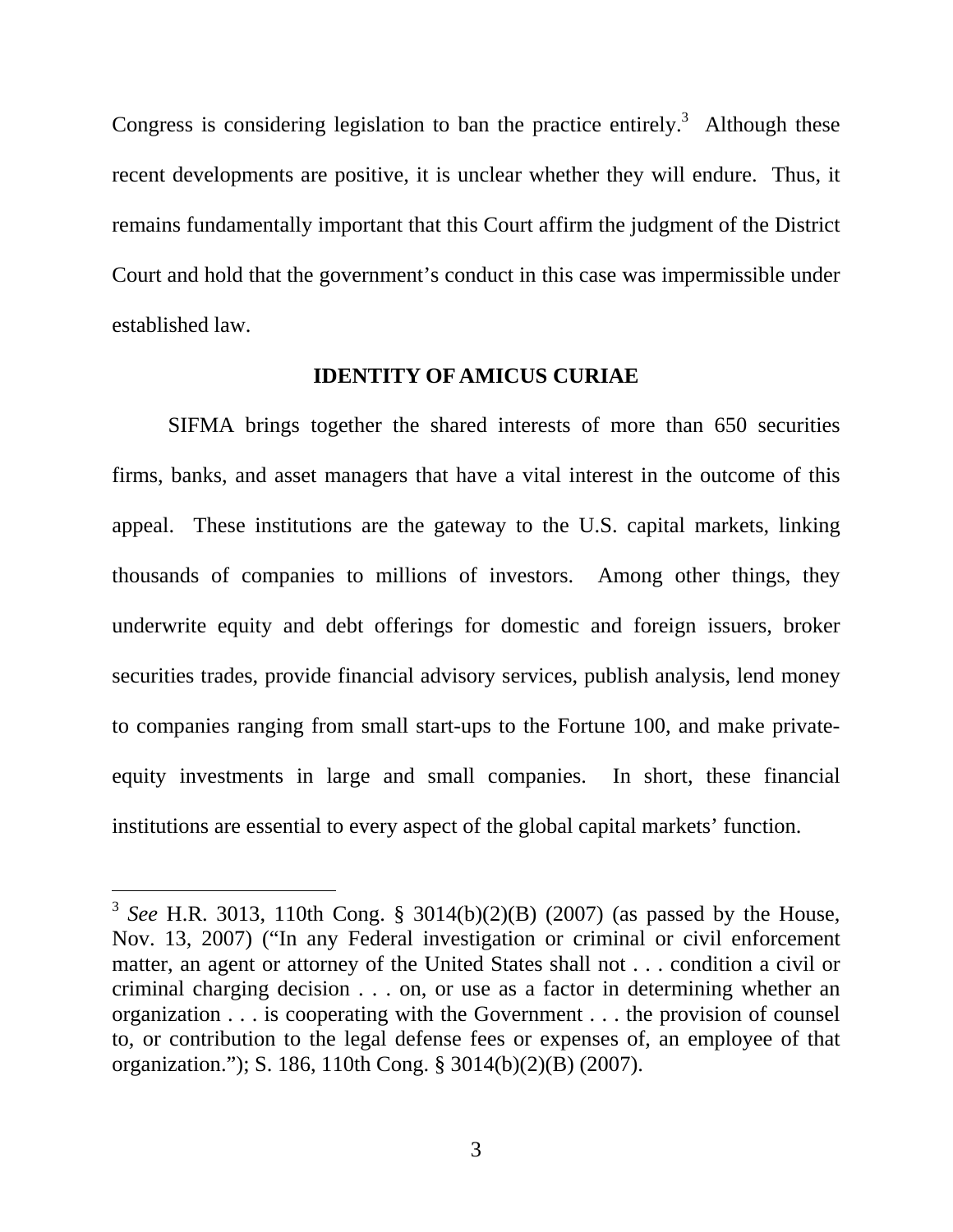SIFMA's mission is to promote policies and practices that expand and perfect markets, foster the development of new products and services, and create efficiencies for member firms, while preserving and enhancing the public's trust and confidence in the markets and the industry. SIFMA works to represent its members' interests locally and globally through offices in New York, Washington, D.C., and its associated firm, the Asia Securities Industry and Financial Markets Association, in Hong Kong.

#### **STATEMENT OF INTEREST**

 A fundamental underpinning of the District Court's decision is the precept that firms lawfully and appropriately may — and often do — advance legal fees to employees caught up in litigation or government investigations as a result of their employment.<sup>4</sup> This certainly is true for financial institutions, which operate in one of the most heavily regulated industries in the world and which regularly fund legal representation for their employees and agents.

 SIFMA has an interest in preserving the lawful relationships among its members and their officers, directors, and employees, including by protecting firms' discretion to advance their legal fees under appropriate circumstances.

<sup>4</sup> *See United States v. Stein*, 435 F. Supp. 2d 330, 361 (S.D.N.Y. 2006) ("[T]he only question now before the Court is whether a criminal defendant has a right to obtain and use in order to prepare a defense *resources lawfully available to him or her*, free of knowing or reckless government interference.") (emphasis added).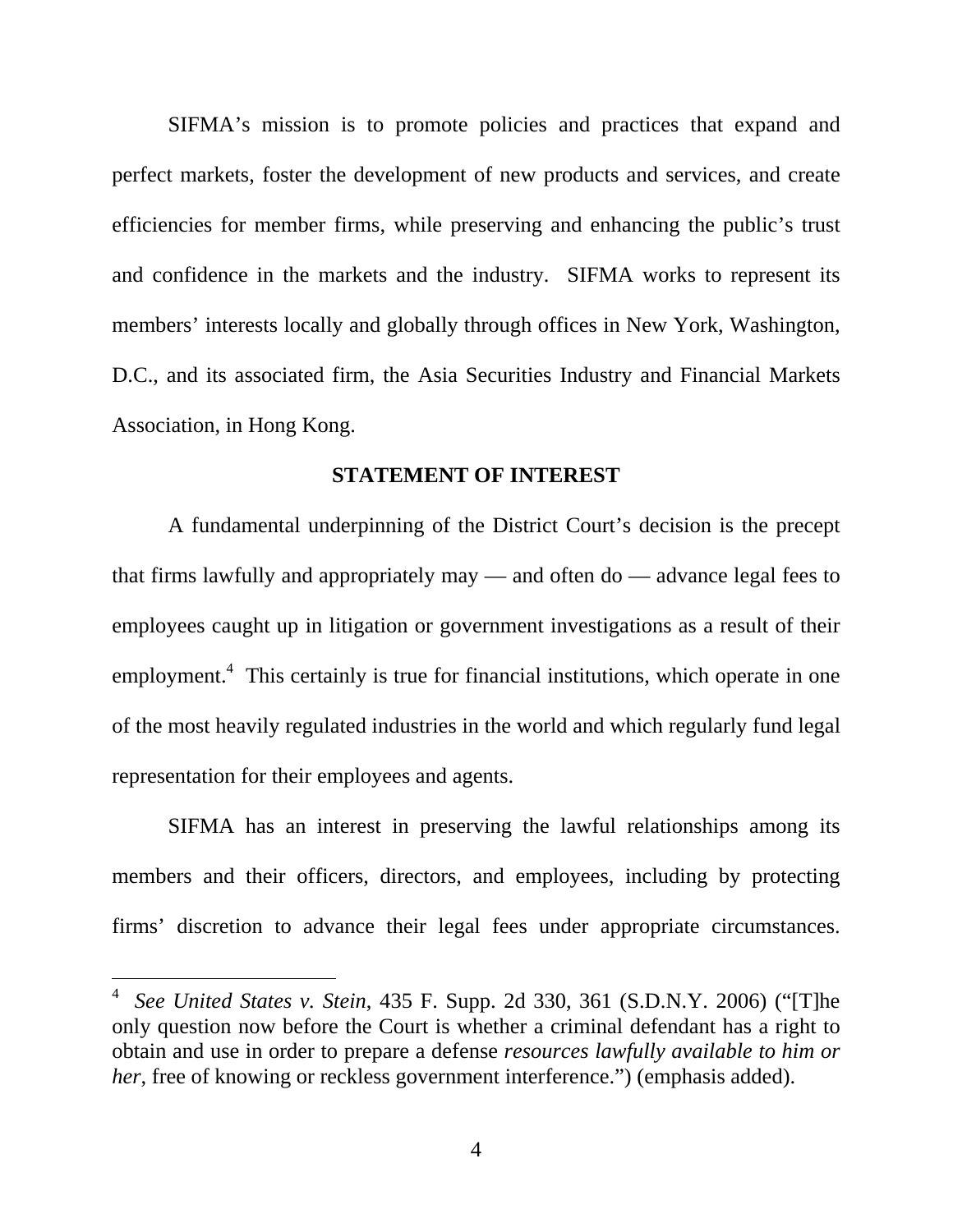Federal prosecution policy as established in the Thompson Memorandum and dramatically exemplified by the facts of this case severely undermined that discretion. Indeed, as a result of the Thompson Memorandum and individual prosecutors' actions, firms under investigation — including KPMG — were forced to abandon or modify their fee advancement practices, to the detriment of their relationships with their agents. The District Court properly recognized that the Thompson Memorandum went too far, damaging not only the individuals involved but also these beneficial business arrangements. SIFMA has a substantial interest in righting this balance and restoring the relationships that have long served its members, the markets, and the economy.

#### **SOURCE OF AUTHORITY**

SIFMA has sought leave of the Court to file this brief. Defendants-Appellees consent to the motion. Appellant takes no position with respect to the motion.

5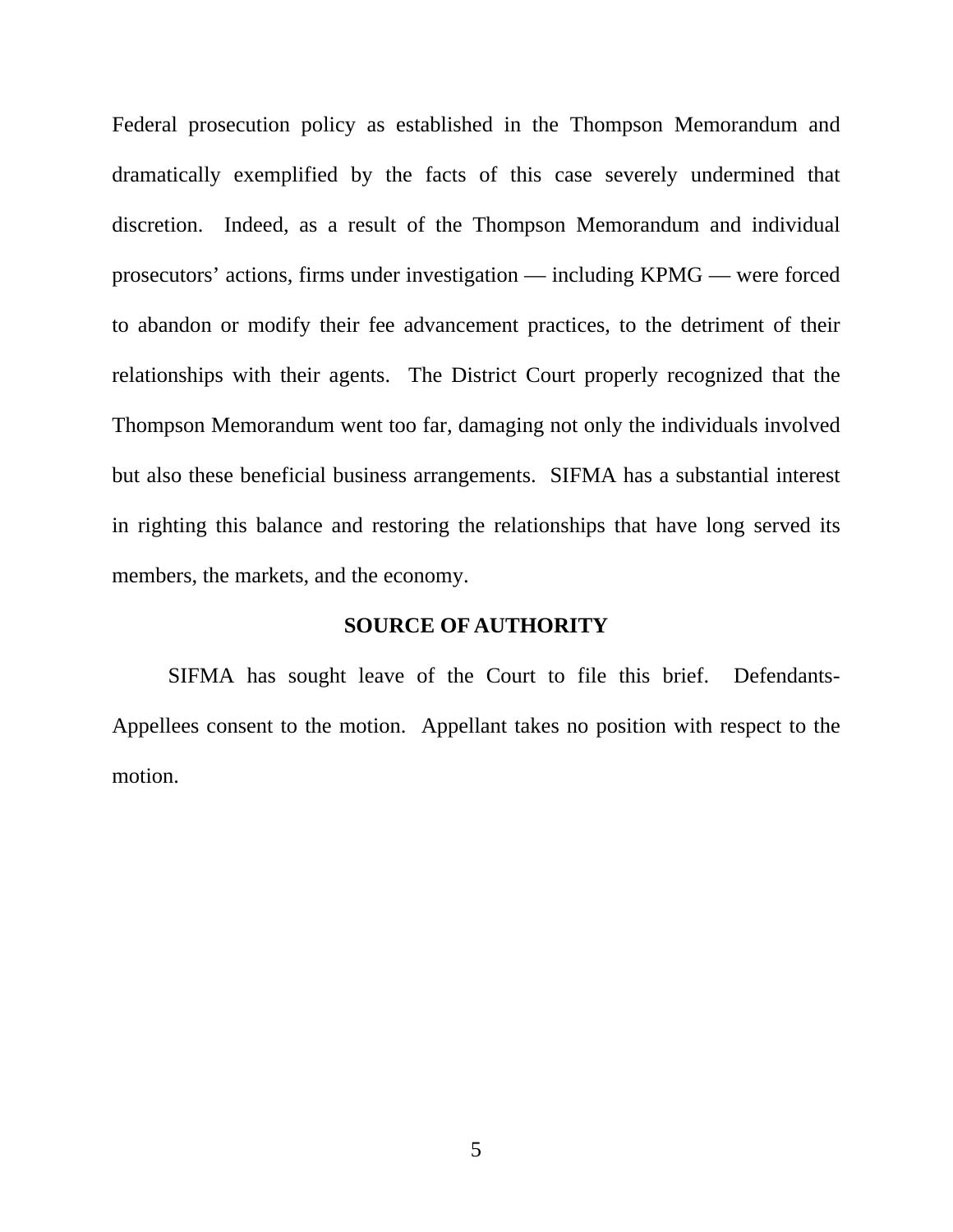#### **ARGUMENT**

#### **I. THE DISCRETION TO ADVANCE LEGAL FEES IS NECESSARY AND BENEFICIAL TO FIRMS, EMPLOYEES, AND THE MARKET**

Agreements to indemnify and advance legal fees to officers, directors, and employees are ubiquitous among U.S. companies. All fifty states have adopted laws that permit firms to provide such financial support.<sup>5</sup> For example, the Delaware General Corporation Law expressly authorizes the advancement of legal expenses to officers and directors under certain circumstances.<sup>6</sup> And the articles of incorporation or bylaws of forty-eight of the fifty largest U.S. corporations include indemnification and fee advancement provisions.<sup>7</sup> These laws and corporate policies reflect the considered judgment that firms and markets benefit when

 $\overline{a}$ 

<sup>5</sup> Douglas R. Young, *Shifting Boundaries – As Courts Reexamine Cooperation In Federal Investigations, Individuals Are Fighting Back*, MONDAQ BUS. BRIEFING, Oct. 25, 2006, available at 2006 WLNR 18644071.

 $68$  Del. Code Ann. § 145(e). "More than twenty states follow the Delaware statute's organization and content and five other states have statutes very similar to that of Delaware." R. FRANKLIN BALOTTI ET AL., DELAWARE LAW OF CORPORATIONS AND BUSINESS ORGANIZATIONS, § 4.22 n.418 (2007). The Delaware Revised Uniform Partnership Act includes a similar provision. 6 Del. Code Ann. § 15-110 (2006).

<sup>7</sup> *See* Young, *supra* note 5.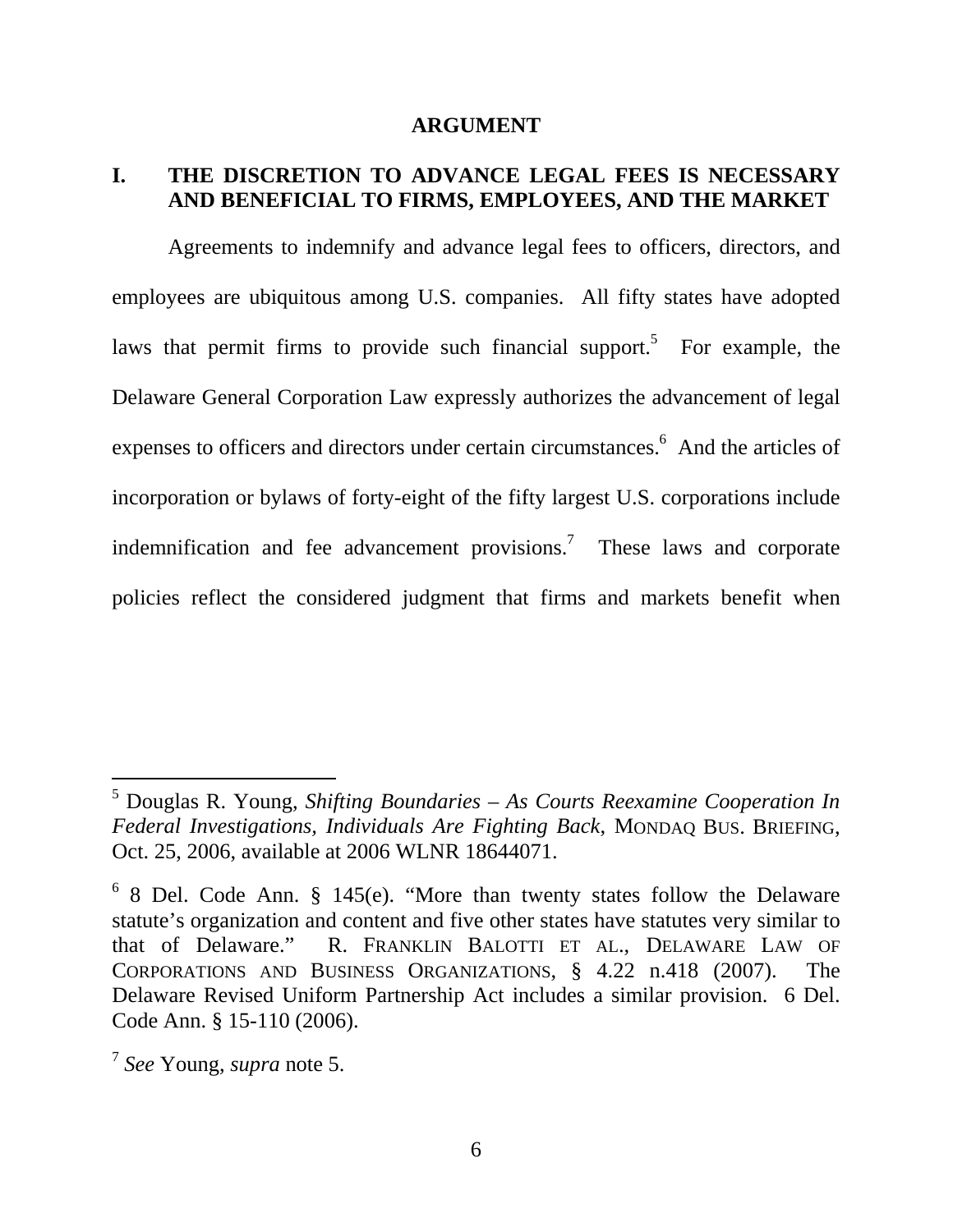individuals acting within the scope of their employment do not fear individual liability for their professional activities. $8<sup>8</sup>$ 

By mitigating the fear of liability for legal expenses arising out of one's employment, fee advancement aligns the interests of individuals and their firms and ensures better decisionmaking. Providing security from individual liability fosters an environment in which leaders and employees can take legitimate risks with confidence, which promotes initiative and encourages innovation.<sup>9</sup> Fee advancement thus benefits firms and their shareholders as much as it benefits individuals, and has been recognized as "a desirable mechanism to manage risk in return for greater corporate benefits."<sup>10</sup>

 $\overline{a}$ 

<sup>8</sup> *See generally* BALOTTI ET AL., *supra* note 6, § 4.22; RODMAN WARD JR. ET AL., FOLK ON DELAWARE GENERAL CORPORATION LAW § 145 (2001).

<sup>9</sup> *See* Victor J. Rocco, *Executives Do Not Need Waivers and Companies Should Not Offer Them: A Response to Mark Kressel*, 116 YALE L.J. 262, 263 (Supp. 2007) (observing that "executives . . . have ample financial incentive to take bold actions for the corporation's benefit, undeterred by potential liability" in part because of fee advancement policies).

<sup>10</sup> *Kaung v. Cole Nat'l. Corp*, 884 A.2d 500, 509 (Del. 2005) (noting that the individual benefits from indemnification and fee advancement are secondary to the benefits to the company); *see also Homestore, Inc. v. Tafeen*, 888 A.2d 204, 218 (Del. 2005) ("Although advancement provides an individual benefit to corporate officials, it is actually a desirable underwriting of risk by the corporation in anticipation of greater corporate-wide rewards for its shareholders.") (internal citations omitted).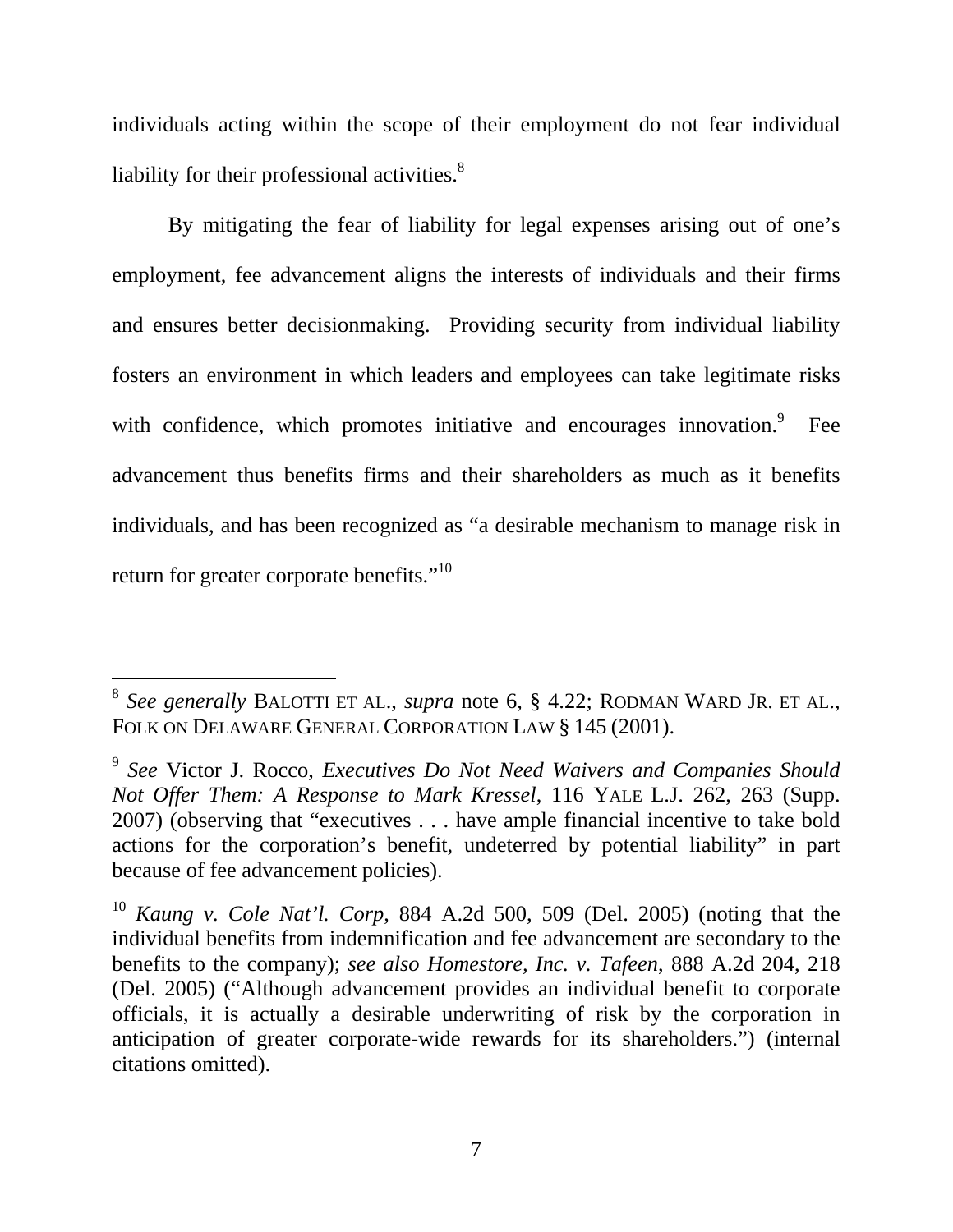Fee advancement also enables companies to attract and retain talent — the lifeblood of the firm.<sup>11</sup> Individuals in sophisticated industries are keenly aware of the potential for personal liability for corporate decisions, as well as the role of indemnification and fee advancement in limiting that potential. Fee advancement thus "encourag[es] capable women and men to serve as corporate directors and officers, secure in the knowledge that the corporation will absorb the costs of defending their honesty and integrity."<sup>12</sup> Senior executives in particular view indemnification and advancement policies as critical in deciding whether to join a firm, and frequently bargain to include express indemnification and advancement provisions in their contracts.<sup>13</sup> Thus, indemnification and fee advancement are essential to attracting and retaining executives willing to take appropriate risks $14$  —

<sup>&</sup>lt;sup>11</sup> See ED MICHAELS ET AL., THE WAR FOR TALENT 2 (2001) ("[T]alent is now a critical driver of corporate performance and . . . a company's ability to attract, develop, and retain talent will be a major competitive advantage far into the future.").

<sup>12</sup> *VonFeldt v. Stifel Fin. Corp*., 714 A.2d 79, 84 (Del. 1998); *see also Homestore*, 888 A.2d at 218.

<sup>13</sup> Jay A. Dubow, *Advancement and Indemnification for Officers in Securities Actions,* LEGAL INTELLIGENCER, Sept. 25, 2007.

<sup>14</sup> *See Homestore*, 888 A.2d at 218; *VonFeldt*, 714 A.2d at 84; Donald Searles, *DOJ Revises Policy On Demanding Waiver of Attorney-Client Privilege*, MONDAQ BUS. BRIEFING, Jan. 2, 2007, available at 2007 WLNR 188013 (stating that fee advancement and indemnification "promote corporate goodwill, and thereby attract and retain high-quality employees, officers and directors").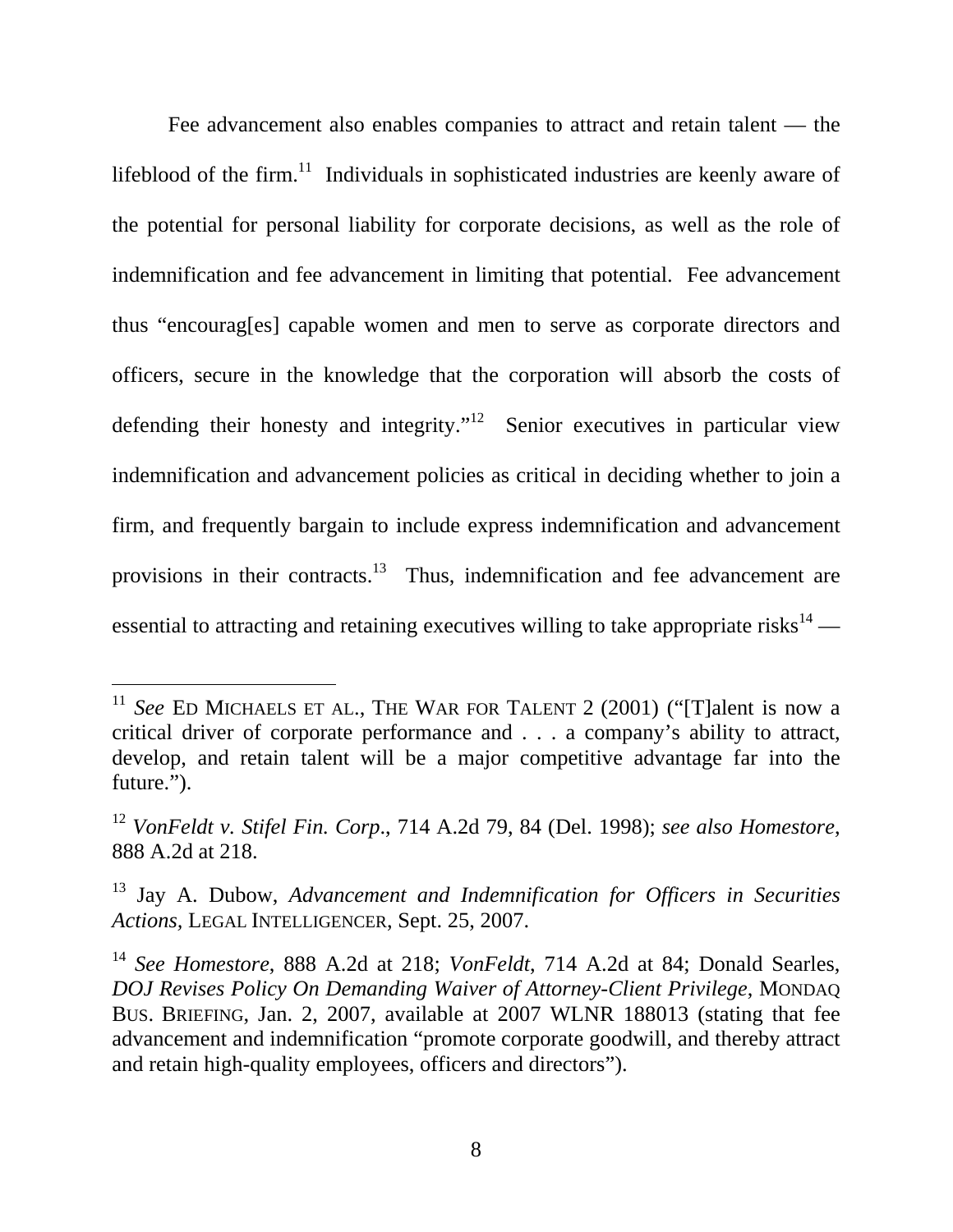which is in turn critical to corporate performance and potentially the survival of the firm.

Fee advancement also can be a matter of basic fairness to employees especially in industries such as financial services, which face extensive and strict regulatory oversight. "The United States has the toughest administrative enforcement of securities laws in the world."<sup>15</sup> Moreover, "the [financial regulatory] system is complex, with a single large firm subject to oversight by multiple federal and state agencies," as well as self-regulatory organizations ("SROs") and the enforcement arms of individual exchanges.<sup>16</sup> As a result, regulatory inquiries and investigations are an everyday part of the financial

 $\overline{a}$ 

<sup>&</sup>lt;sup>15</sup> COMMITTEE ON CAPITAL MARKETS REGULATION, INTERIM REPORT 11 (2006), http://www.capmktsreg.org/pdfs/11.30Committee\_Interim\_ReportREV2.pdf.

<sup>&</sup>lt;sup>16</sup> United States Gov't Accountability Office, Report to Congressional Committees, *Financial Regulation: Industry Trends Continue to Challenge the Federal Regulatory Structure*, at 77-78 (Oct. 2007); *see also* MCKINSEY & CO., SUSTAINING NEW YORK'S AND THE U.S.' GLOBAL FINANCIAL SERVICES LEADERSHIP 77-78 ("BLOOMBERG & SCHUMER REPORT") (2007). Financial institutions may be subject to the oversight of the Securities and Exchange Commission ("SEC"), Commodity Futures Trading Commission ("CFTC"), the Federal Energy Regulatory Commission ("FERC"), the Federal Deposit Insurance Corporation, the Federal Reserve, the Office of Thrift Supervision, the Office of Foreign Assets Control of the U.S. Department of the Treasury, the Financial Industry Regulatory Authority ("FINRA") and other SROs, state regulators such as insurance regulators and licensing boards, and the enforcement arms of individual securities exchanges.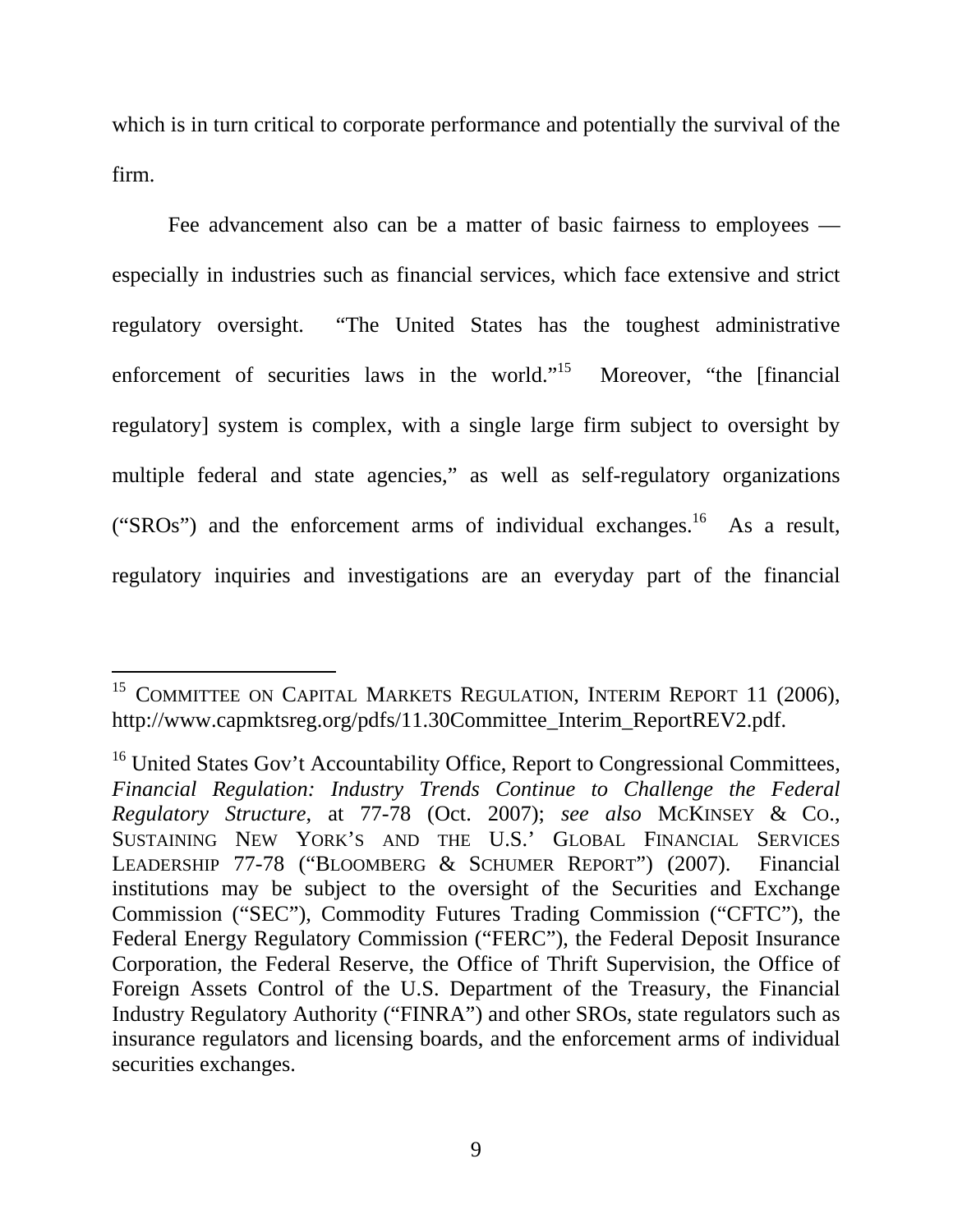business.<sup>17</sup> These inquiries regularly focus not only on firms, but also on individual employees, their supervisors, and their managers.

Regulatory inquiries are relatively easy to trigger. For example, for brokerdealers and investment advisors, regulatory inquiries and enforcement proceedings may begin with a simple investor complaint. And these complaints occur with some frequency. FINRA, $^{18}$  which regulates approximately 5,000 member firms and 675,000 registered representatives, received an average of 5,000 investor complaints annually from 2002 through 2006.<sup>19</sup> In 2004, the NASD administered over 9,000 arbitrations and 2,000 mediations — which are other barometers of investor complaints.20 The North American Securities Administrators Association,

 $\overline{a}$ 

 $17$  In 2004, for example, securities firms spent approximately \$23.2 billion on compliance-related activities. *See* SECURITIES INDUSTRY ASS'N, THE COSTS OF COMPLIANCE IN THE U.S. SECURITIES INDUSTRY 3 (2006), http://www.sifma.org/research/surveys/pdf/CostofComplianceSurveyReport.pdf.

<sup>&</sup>lt;sup>18</sup> FINRA was formed in July 2007 through the consolidation of NASD and the member regulation, enforcement and arbitration functions of the New York Stock Exchange. FINRA performs market regulation under contract for the NASDAQ Stock Market, the American Stock Exchange, the International Securities Exchange and the Chicago Climate Exchange.

<sup>19</sup>FINRA, Five-Year Statistical Review 2002-2006, http://www.finra.org/ PressRoom/Statistics/index.htm.

<sup>20</sup> *Testimony before Subcomm. on Capital Markets, Insurance and Govt. Sponsored Enterprises: Before the Comm. On Financial Services, U.S. House of Reps (2005)* (statement of Linda Fienberg, President of NASD Dispute Resolution), available at http://www.finra.org/PressRoom/SpeechesTestimony/LindaFienberg/P013652; *see also* FINRA Dispute Resolution Fact Sheet,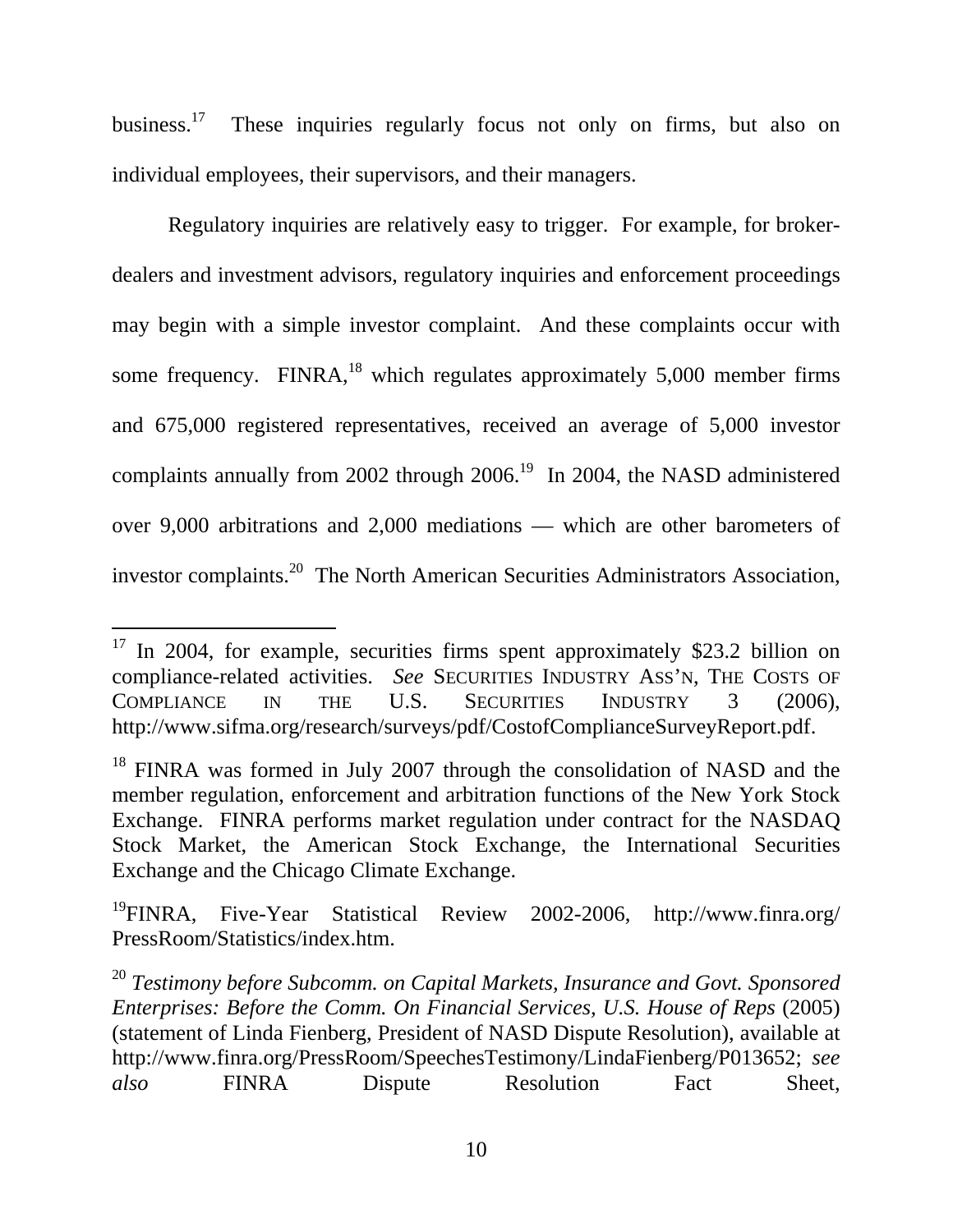which is comprised of state and local securities regulators, reports that state securities regulators brought 3,635 enforcement actions of their own in 2004-  $2005.<sup>21</sup>$ 

Individual complaints in turn may lead to complex, parallel enforcement proceedings.22 Or enforcement agencies may initiate enforcement cases on their own.23 The SEC initiated over 900 investigations and filed over 600 civil and

http://www.finra.org/ArbitrationMediation/FINRADisputeResolution/ FINRADisputeResolutionFactSheet/index.htm.

 $\overline{a}$ 

<sup>21</sup> NORTH AMERICAN SECURITIES ADMINISTRATORS ASSOCIATION (NASAA), NASAA YEAR IN REVIEW: 2006: ADVANCING A LEGACY OF INVESTOR PROTECTION, http://www.nasaa.org/content/Files/2006YIR.pdf.

22 SEC, 2008 CONGRESSIONAL JUSTIFICATION, http://www.sec.gov/about/ secfy08congbudgjust.pdf (observing that investor complaints are a source of SEC enforcement actions and that the SEC works with the Justice Department to support criminal prosecutions of alleged securities fraud).

 $23$  For example, the NYSE opened an investigation of certain specialists for alleged fraudulent trading practices in 2003. *See NYSE Exchange Hearing Panel Decision 04-127*, at 2 (Aug. 11, 2004). These investigations led the SEC and the Justice Department to begin their own investigations. *See* James Glassman, *On the SEC Probe of NYSE "Specialist" Firms: Time Free the Stock Market to Make it More Competitive,* CAPITALISM MAGAZINE May 4, 2003, available at http://www.capmag.com/article.asp?ID=2749 (reporting that the NYSE actions prompted an SEC investigation); *see also* Liz Moyer, *NYSE Hits Specialist Brass* FORBES (Feb. 6, 2007), available at http://www.forbes.com/business/2007/02/06/ nyse-fleet-enforcement-biz-cx\_lm\_0206fleet.html (reporting that fifteen specialists were singled out in an NYSE probe, "which eventually made its way to the U.S. Attorney's office"). Ultimately, the U.S. Attorney dropped charges against five of the specialists, two cases were dismissed and two ended in acquittals. Liz Moyer, *Justice Beats A Retreat On Wall Street*, FORBES, Nov. 21, 2006, available at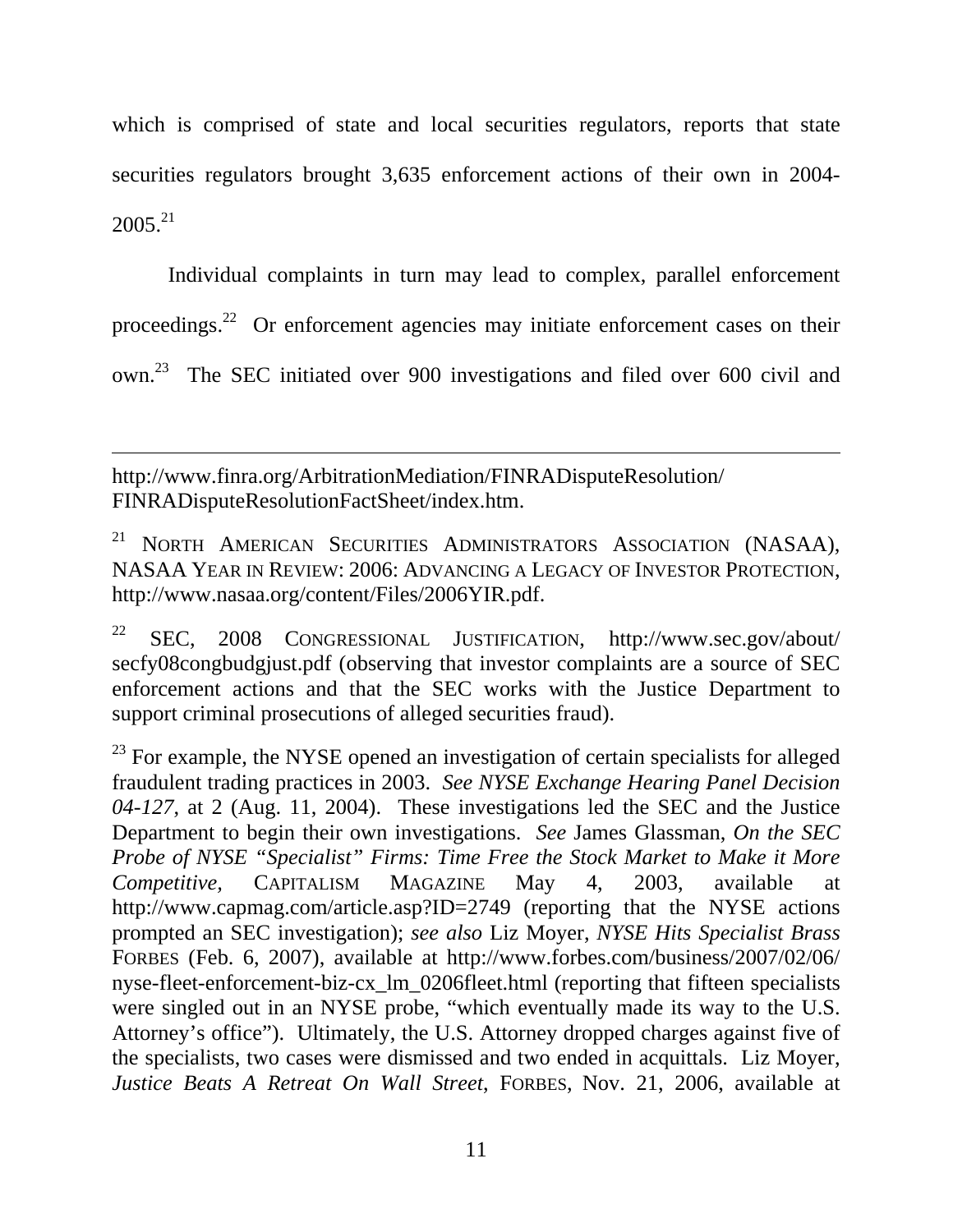administrative proceedings in each of 2005, 2006, and  $2007<sup>24</sup>$  The Justice Department charged over 900 defendants with corporate fraud crimes in connection with over 400 filed cases between 2002 and  $2004<sup>25</sup>$  Other financial regulators also pursue active enforcement programs.<sup>26</sup>

Given these active and overlapping regulatory and enforcement regimes, financial firms simply must have the discretion to advance fees to employees caught up in government inquiries. Indeed, qualified personnel would likely forego employment opportunities in this industry knowing that a simple complaint could lead to ruinous legal bills<sup>27</sup> — or that they could lose their representation if a

http://www.forbes.com/business/2006/11/21/specialists-wall-street-charges-bizcx\_lm\_1121specialists.html.

-

<sup>24</sup> SEC, 2007 PERFORMANCE & ACCOUNTABILITY REPORT, http://www.sec.gov/ about/secpar/secpar2007.pdf; SEC, 2006 PERFORMANCE & ACCOUNTABILITY REPORT, http://www.sec.gov/about/secpar/secpar2006.pdf; SEC, 2005 PERFORMANCE & ACCOUNTABILITY REPORT, http://www.sec.gov/about/ secpar/secpar2005.pdf; *see also* BNA, *SEC Brought 656 Lawsuits in FY '07, Financial, Securities Firm Cases Top List*, SEC. L. DAILY, Nov. 16, 2007 http://pubs.bna.com/ip/bna/sld.nsf/eh/A0B5K0Q5Z7.

<sup>25</sup> CORPORATE FRAUD TASK FORCE, SECOND YEAR REPORT TO THE PRESIDENT (July 20, 2004), http://www.usdoj.gov/dag/cftf/2nd\_yr\_fraud\_report.pdf.

<sup>26</sup> *Id.* (reporting on the CFTC and FERC); BOARD OF GOVERNORS FED. RES. SYS., 91ST ANNUAL REPORT 92-93 (2004), http://www.federalreserve.gov/boarddocs/ rptcongress/annual04/ar04.pdf.

 $27$  The high cost of defending complex white collar cases is well known. Defense attorneys in this case estimated that the total costs for legal services would fall between \$7 million and \$24 million per individual. *See United States v. Stein*, 495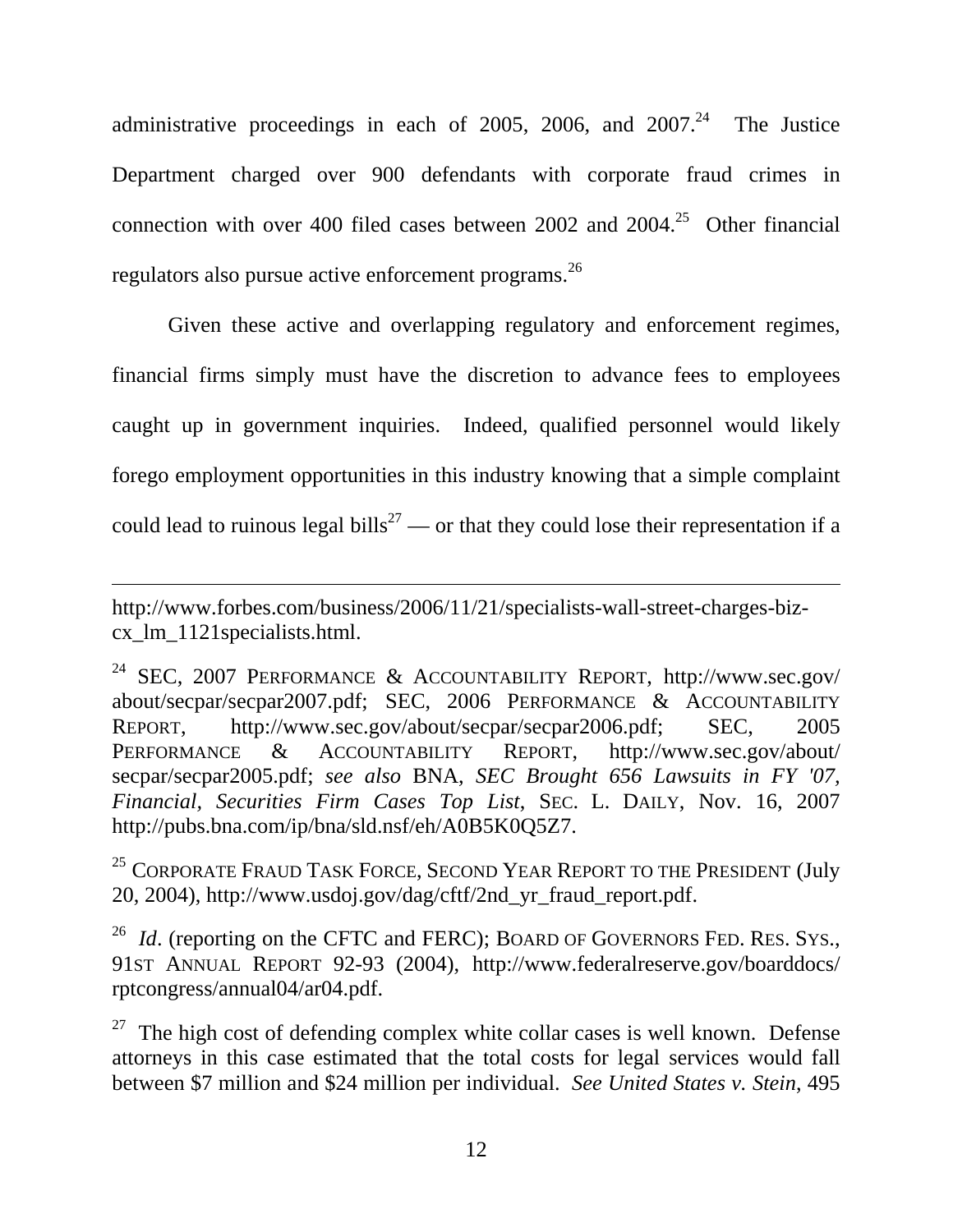regulatory matter attracts a prosecutor's interest. To be sure, in some cases employees violate the rules and deserve to be sanctioned. But the subjects of investigations often are vindicated, with the help of qualified legal representation supplied by their firms.

Determining which employees should receive representation and which should not thus can be extraordinarily difficult, especially in the early stages of a proceeding. For this reason, laws and corporate policies give firms the discretion to advance fees at any time through the final disposition of a case. Under the Delaware statute, for example, firms have the discretion to advance an officer's or director's expenses "in defending any civil, criminal, administrative or investigative action, suit or proceeding," at any time "in advance of [its] final disposition," so long as he agrees to repay the firm if he is ultimately found to be ineligible for indemnification.<sup>28</sup> The mere fact that an employee becomes the

F. Supp. 2d 390, 424 (S.D.N.Y. 2007)*.* Even in smaller securities fraud and other financial cases, defense costs can reach from tens to hundreds of thousands of dollars. *See, e.g., id.* (observing that "one of the defendants' attorneys submitted a declaration stating the actual cost of his defense of a much smaller white collar criminal case involving a much shorter trial and far fewer documents than this one was \$3.3 million").

<sup>&</sup>lt;sup>28</sup> 8 Del. Code Ann. § 145(e). An individual is eligible for indemnification "if [he] acted in good faith and in a manner [he] reasonably believed to be in or not opposed to the best interests of the corporation, and, with respect to any criminal action or proceeding, had no reasonable cause to believe [his] conduct was unlawful." *Id*. § 145(a). Fee advancement fills the gap between allegation and the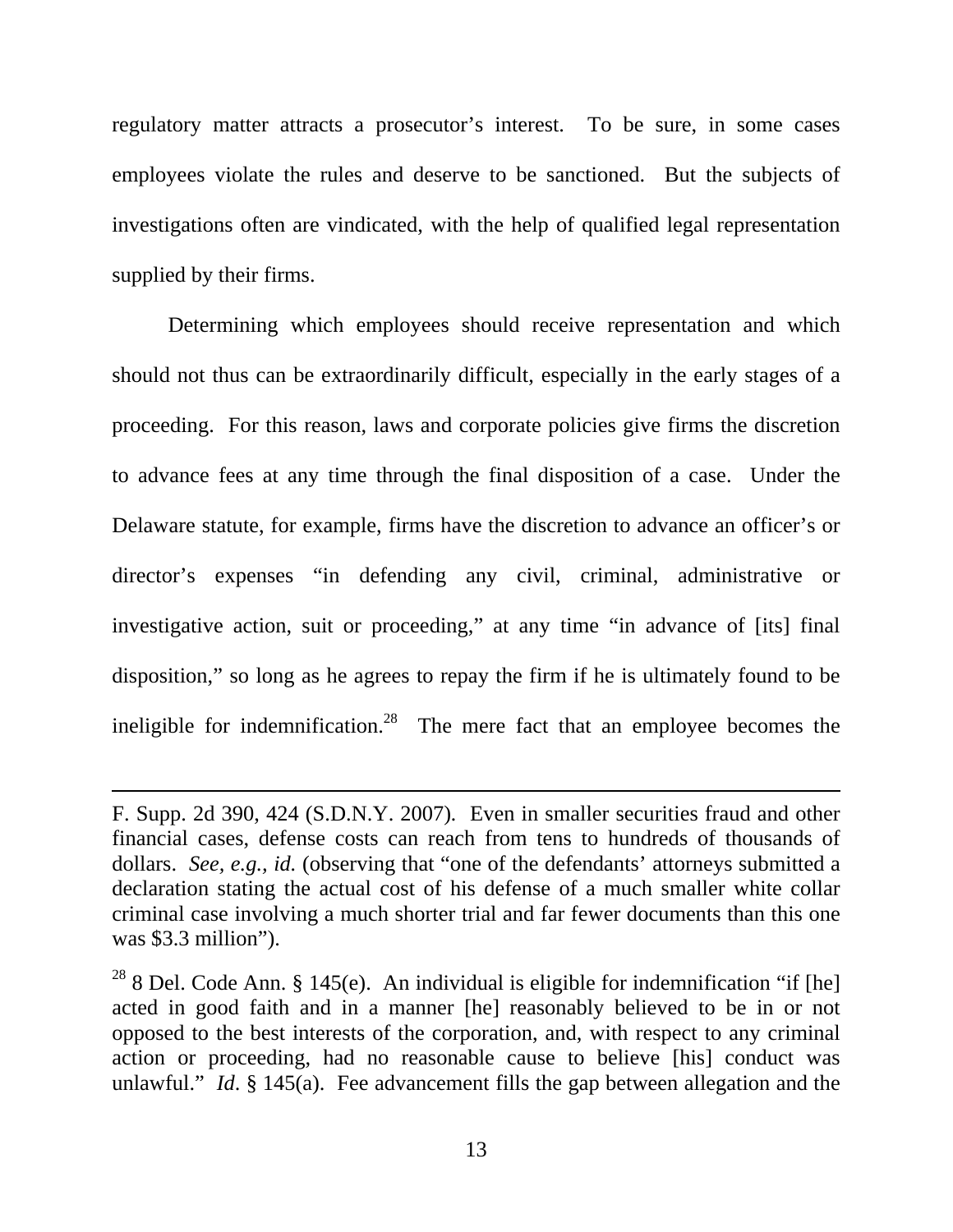target of a civil or criminal investigation, or even is indicted, thus does not mean that he is ineligible for fee advancement. Under the Delaware standard, even a conviction does not create a presumption of ineligibility.<sup>29</sup> This standard makes sense — as convictions may be overturned.<sup>30</sup>

By forcing companies to deny fee advancement to employees the prosecutors deem "culpable" at the outset of an investigation, the Thompson Memorandum shifted fee eligibility determinations to the beginning of legal proceedings, and from corporate counsel to prosecutors. There is "no realistic choice" but to cooperate fully with the government in its culpability assessment, "even if evidence might later demonstrate that the government's theories were legally infirm or that factual allegations couldn't withstand cross-examination."31

ultimate determination of the right to indemnification, providing "immediate interim relief from the personal out-of-pocket financial burden of paying the significant on-going expenses inevitably involved with investigations and legal proceedings." *Homestore, Inc*., 888 A.2d at 211.

 $\overline{a}$ 

<sup>29</sup> 8 Del. Code Ann. § 145(a) (stating that a conviction "shall not, of itself, create a presumption that the person" lacked "reasonable cause to believe that [his] conduct was unlawful").

<sup>30</sup> *See, e.g., United States v. Brown,* 459 F.3d 509 (5th Cir. 2006), *cert. denied sub nom*, *Brown v. United States*, 127 S. Ct. 2249 (2007) (reversing wire fraud convictions and conspiracy charges against four former Merrill Lynch executives previously convicted for their alleged role in Enron transactions); *see also* John Roper, *4 ex-Merrill Lynch Execs' Convictions Overturned*, HOUS. CHRON. (Aug. 2, 2006) (reporting on the exonerated executives' release).

31 Joseph A. Grundfest, *Over Before It Started*, N.Y. TIMES, June 14, 2005, at A23.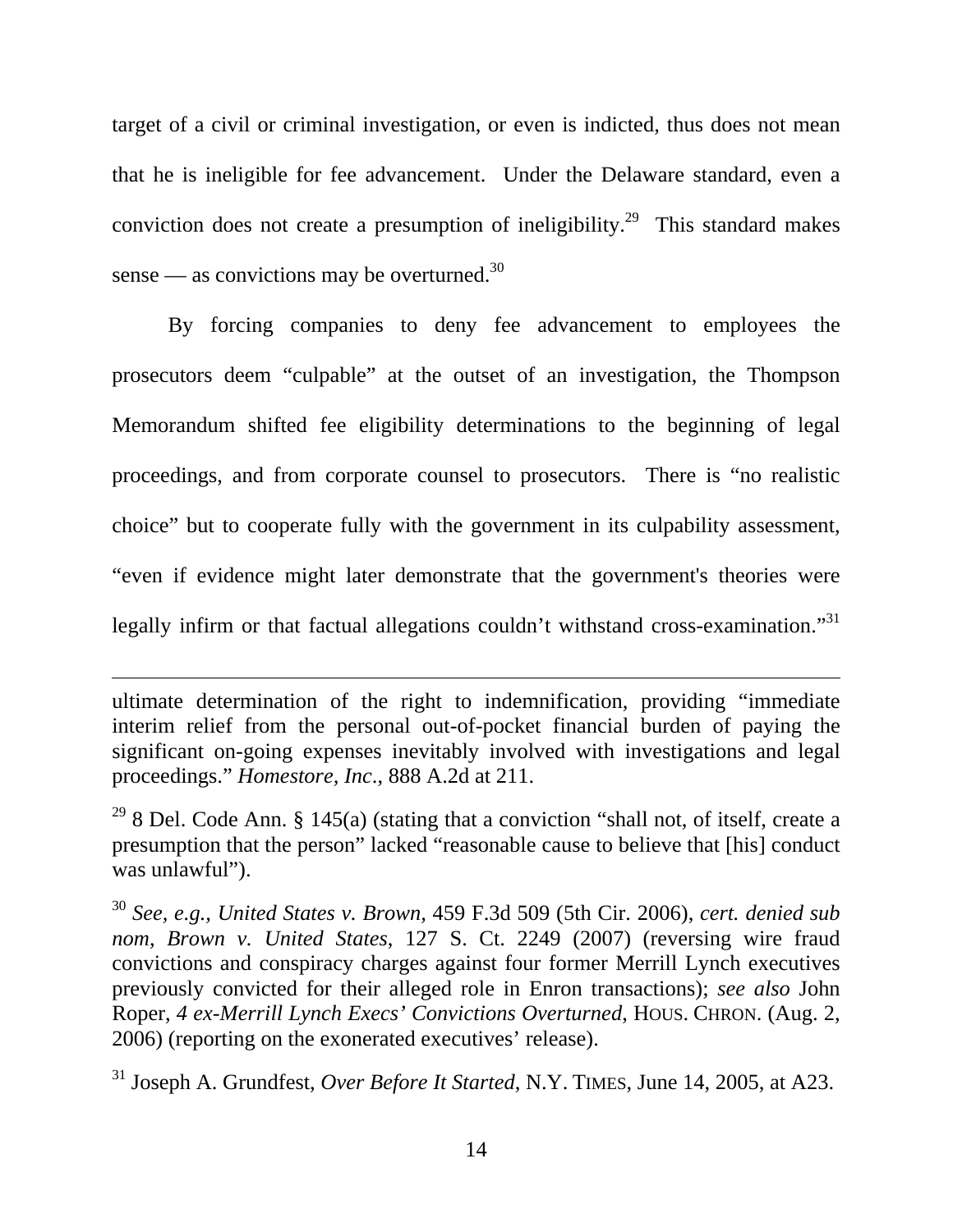This thwarting of, and improper interference with, the bargain between employer and employee served no legitimate purpose, but sought only to separate individuals from their preferred counsel early in the investigation.

Accelerating and usurping the fee advancement decision has a severe and pernicious effect on individuals and their organizations. There is no basis for the government to conclude that the mere advancement of fees suggests a lack of cooperation or obstruction of justice. Simply put, fee advancement is not obstruction — it is necessary to a defense. Defending white collar and enforcement investigations requires costly, specialized representation. Without an employer's assistance, financing a representation in even a simple regulatory inquiry would drain the resources of all but the most well-compensated employees. Even if an individual has sufficient resources to retain *a* lawyer, it is "difficult if not impossible" to finance a defense in a complex securities or white-collar enforcement case.<sup>32</sup> "[B]ecause the cost of defending complex criminal prosecutions is so severe, a decision not to advance attorneys' fees effectively forces capitulation of individuals to prosecutorial demands, irrespective of guilt or

<sup>&</sup>lt;sup>32</sup> American Bar Ass'n Presidential Task Force on the Attorney-Client Privilege, Recommendation 302B (Aug. 2006), http://www.abanet.org/crimjust/policy/am06302b.pdf.; *see also Stein*, 435 F. Supp. 2d at 338 (noting the expense of retaining an attorney "with the skills, business sophistication, and resources that are important to able representation" in complex business litigation); *see also supra* n.28.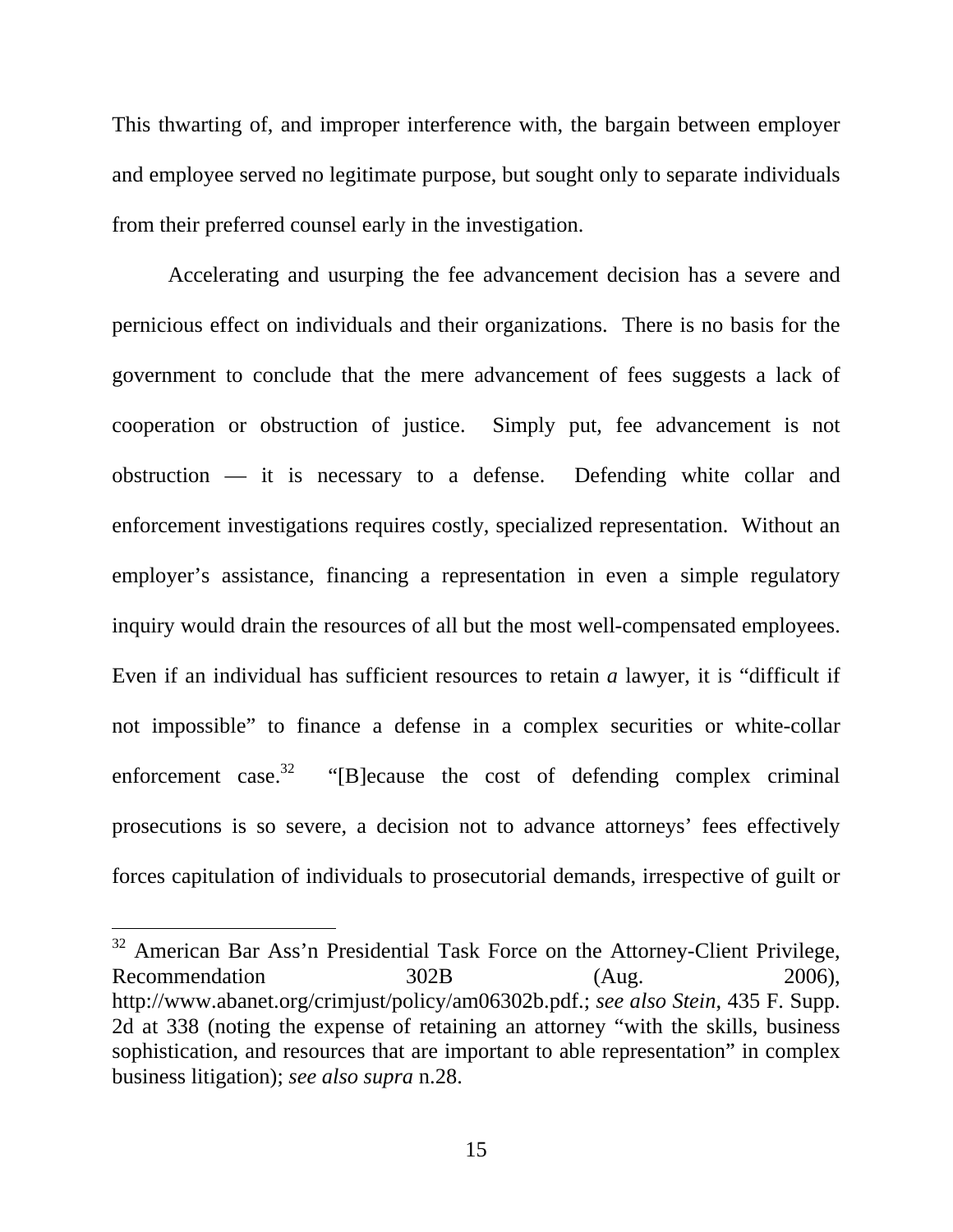innocence."<sup>33</sup> Although this may serve the prosecution's narrowest tactical aims, it does not serve the interests of truth-seeking or justice. In short, there is no legitimate reason to remove the traditional and beneficial discretion of the firm.

#### **II. BECAUSE FINANCIAL INSTITUTIONS CANNOT AFFORD INDICTMENT, THE THOMPSON MEMORANDUM'S COOPERATION FACTORS WERE NOT "OPTIONAL"**

 The government has contended that its policies did not interfere with companies' discretion to advance fees, because fee advancement was only one factor in the indictment calculus and companies remained free to advance fees if they chose. $34$  At best, this argument demonstrates profound naiveté regarding the *in terrorem* effect of a potential indictment on corporate defendants. More disturbing, it appears to reflect a lack of responsibility for the power prosecutors wield during the pre-indictment stage of a criminal case.

"In the 212-year history of the U.S. financial markets, no major financial services firm has ever survived an indictment. $\frac{35}{100}$  Indeed, an indictment is widely understood to be a catastrophe for a financial institution, because "the market will

<sup>33</sup> COMMITTEE ON CAPITAL MARKETS REGULATION, *supra* note 15, at 85.

<sup>34</sup> *See, e.g.,* Gov. Br. at 105-06 ("To the extent that KPMG, because of its own assessment of its culpability and desire to appear cooperative, chose to condition legal fee payments on cooperation and terminate them upon indictment, that decision was its own.").

<sup>35</sup> Ken Brown, *et al*., *Called to Account: Indictment of Andersen in Shredding Case Puts Its Future In Question*, WALL ST. J., Mar. 15, 2002, at A1.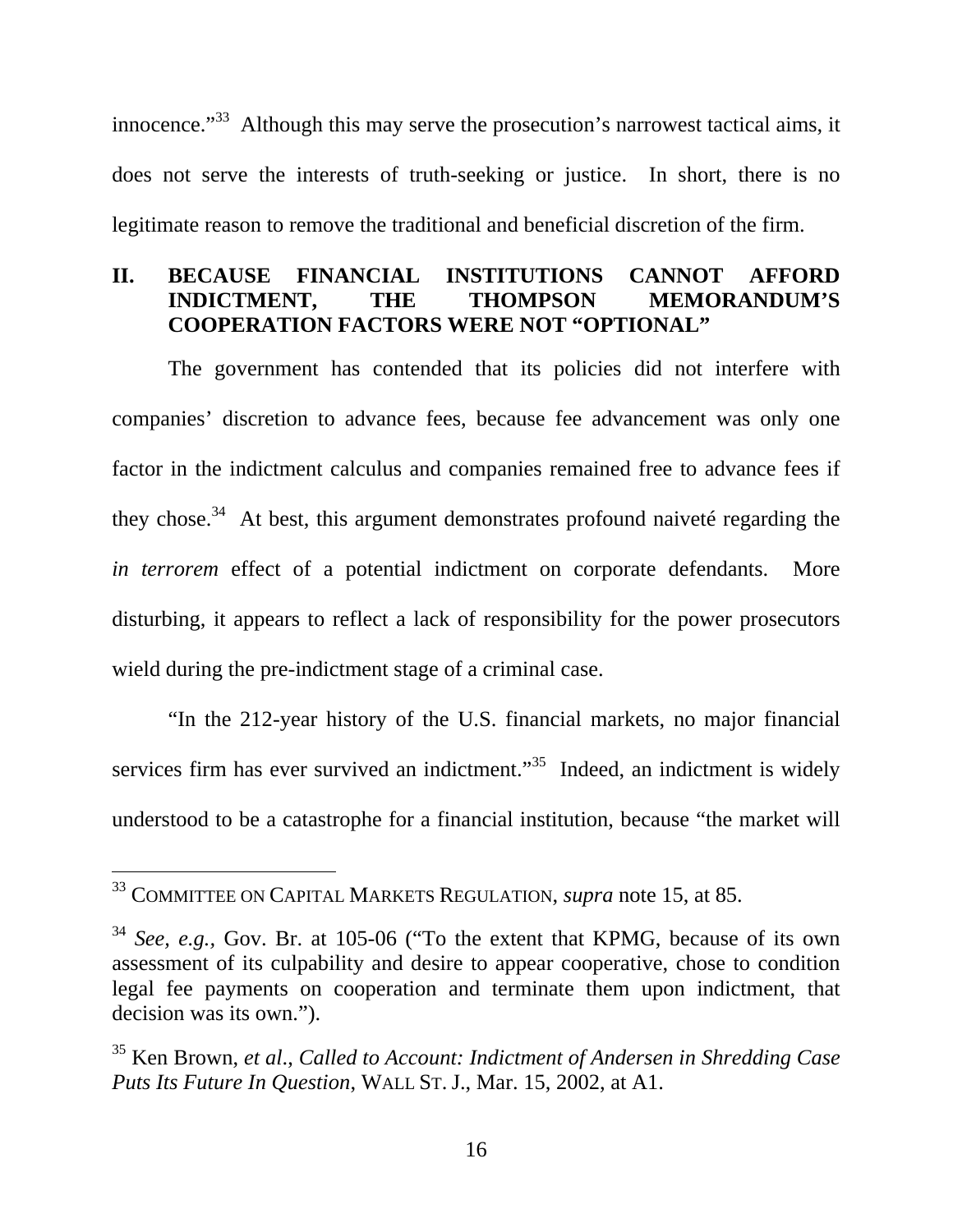convict and sentence an indicted financial services firm long before a court is able to do so."36 For example, the press has extensively documented the evaporation of Arthur Andersen as a result of its indictment, presenting a stark lesson for the financial services community.37

 For this reason, "as a practical matter, only a rare CEO will risk the death sentence that a corporate indictment represents," and "'cooperation' as defined by [the Department of] Justice is hardly optional."<sup>38</sup> Under such circumstances, "[t]otal capitulation . . . may be the only real business strategy left to save a

l

<sup>36</sup> COMMITTEE ON CAPITAL MARKETS REGULATION, *supra* note 15, at 84; *see also* Dale A. Oesterle, *Early Observations on the Prosecutions of Business Scandals of 2002-03: On Sideshow Prosecutions, Spitzer's Clash with Donaldson over Turf, the Choice of Civil or Criminal Actions, and the Tough Tactic of Coerced Cooperation*, 1 OHIO ST. J. CRIM. L. 443, 471-72 (2004) ("In business, particularly in the financial services industry . . . an indictment can ruin a firm, or a career, well before trial.").

<sup>37</sup> *See, e.g., Corporate Crime: Prosecutor's Dilemma,* ECONOMIST, June 15, 2002 ("For a financial firm, or indeed any other business that operates under the scrutiny of regulators, an indictment can be a death warrant."); Kara Scannell, *Moving the Market*, WALL ST. J., June 13, 2005, at C3 (noting that, like Arthur Andersen, financial firms E. F. Hutton and Drexel Burnham and Lambert Inc. collapsed after being indicted and observing "few companies — particularly in the financialservices industry — could survive criminal charges or a guilty plea"); Joseph Weber, *The Heavy Hand of Justice*, BUS. WK., Apr. 1, 2002, at 32 (reporting that Andersen's collapse was assured after the failure of settlement talks with the Justice Department); *The Woes of KPMG*, ECONOMIST, Jun. 25, 2005 (observing that an indictment would amount to a death sentence for KPMG); Stephen Taub, *KPMG, DOJ in "High-Wire Negotiations,"* CFO.com, Jun. 17, 2005.

<sup>38</sup> Editorial, *Corporate Injustice*, WALL ST. J., Apr. 6, 2006, at A14.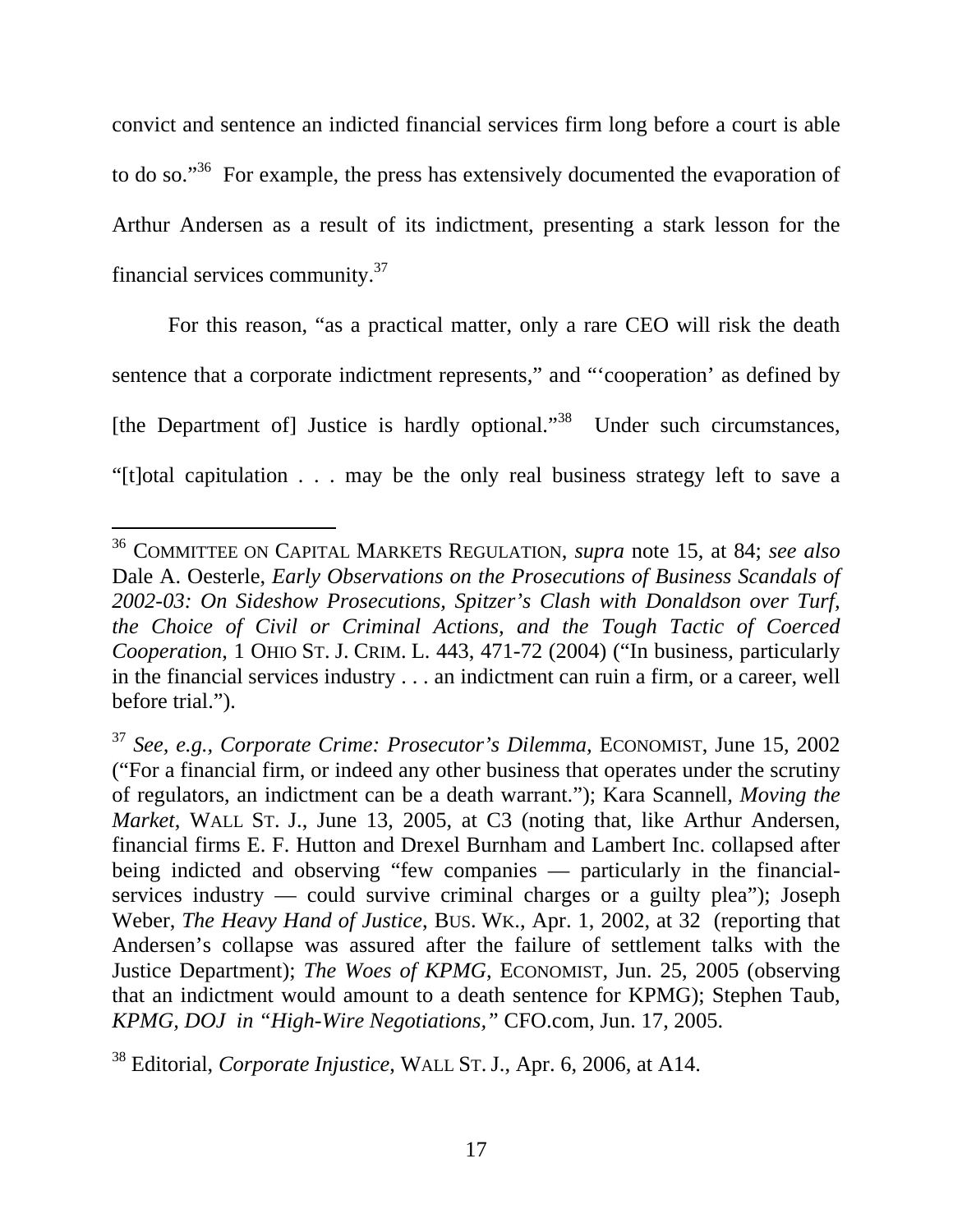financial firm's future" and protect the interests of shareholders and employees.39 As a result, "[c]ompanies reasonably consider[ed] each of the Thompson Memorandum factors to be mandatory" — and, in the view of one former Attorney General, "corporate counsel would [have been] irresponsible to advise their clients otherwise."<sup>40</sup>

 It is fanciful to suggest that companies would continue to advance fees notwithstanding the risk that a prosecutor would view fee advancement as noncooperation — whether or not the companies believed their personnel were culpable.<sup>41</sup> That is why "KPMG did everything it could 'to be able to say at the right time and with the right audience, we're in full compliance with the Thompson Memorandum."<sup>42</sup> In short, the District Court's decision accurately reflects the incentives that a financial firm faces as a result of a government investigation.

 $\overline{a}$ 

<sup>39</sup> Oesterle, *supra* note 36, at 475.

<sup>40</sup> *The Thompson Memorandum's Effect on the Right to Counsel in Corporate Investigations: Hearing before the United States Senate Committee on the Judiciary* (2006) (testimony of Hon. Edwin Meese III), available at http://judiciary.senate.gov/testimony.cfm?id=2054&wit\_id=5741

<sup>41</sup> COMMITTEE ON CAPITAL MARKETS REGULATION, *supra* note 15, at 84-85*.* 

<sup>42</sup> *United States v. Stein*, 440 F. Supp. 2d 315, 319 (S.D.N.Y. 2006).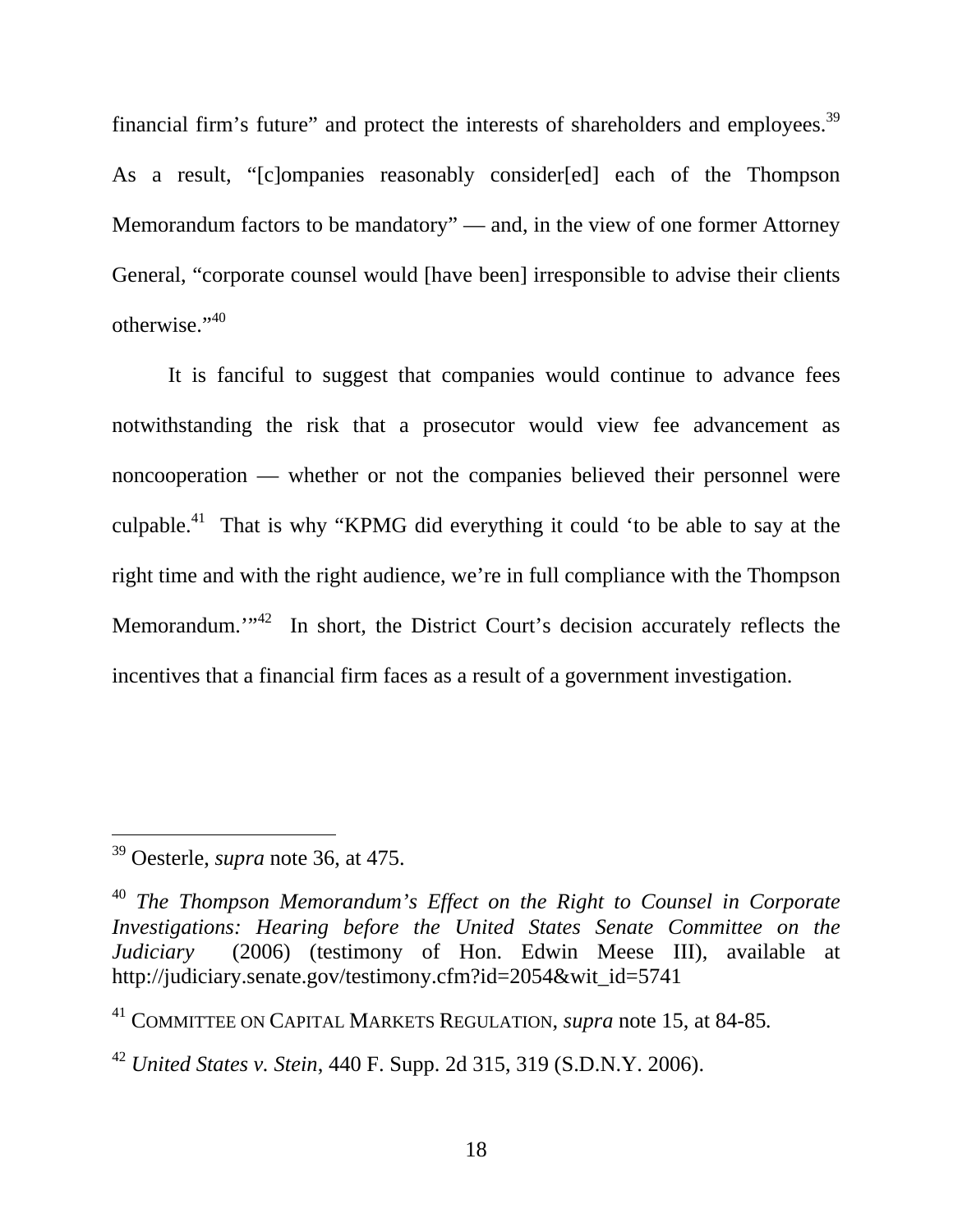#### **CONCLUSION**

 The Thompson Memorandum and prosecutors' actions unjustifiably and perniciously interfered with a bedrock feature of corporate governance and employer/employee relationships. For the foregoing reasons, this Court should affirm the judgment of the District Court.

Dated: January 22, 2008 Respectfully submitted,

/s/ Mark A. Kirsch

Ira D. Hammerman Kevin M. Carroll SECURITIES INDUSTRY AND FINANCIAL MARKETS ASSOCIATION 1101 New York Avenue NW Washington, DC 20005 (202) 962-7382

Mark A. Kirsch Kara Morrow Tamar Bruger CLIFFORD CHANCE US LLP 31 West 52nd Street New York, NY 10019 (212) 878-8000

Stephen M. Nickelsburg CLIFFORD CHANCE US LLP 2001 K Street NW Washington, DC 20006 (202) 912-5000

*Counsel for the Securities Industry and Financial Markets Association*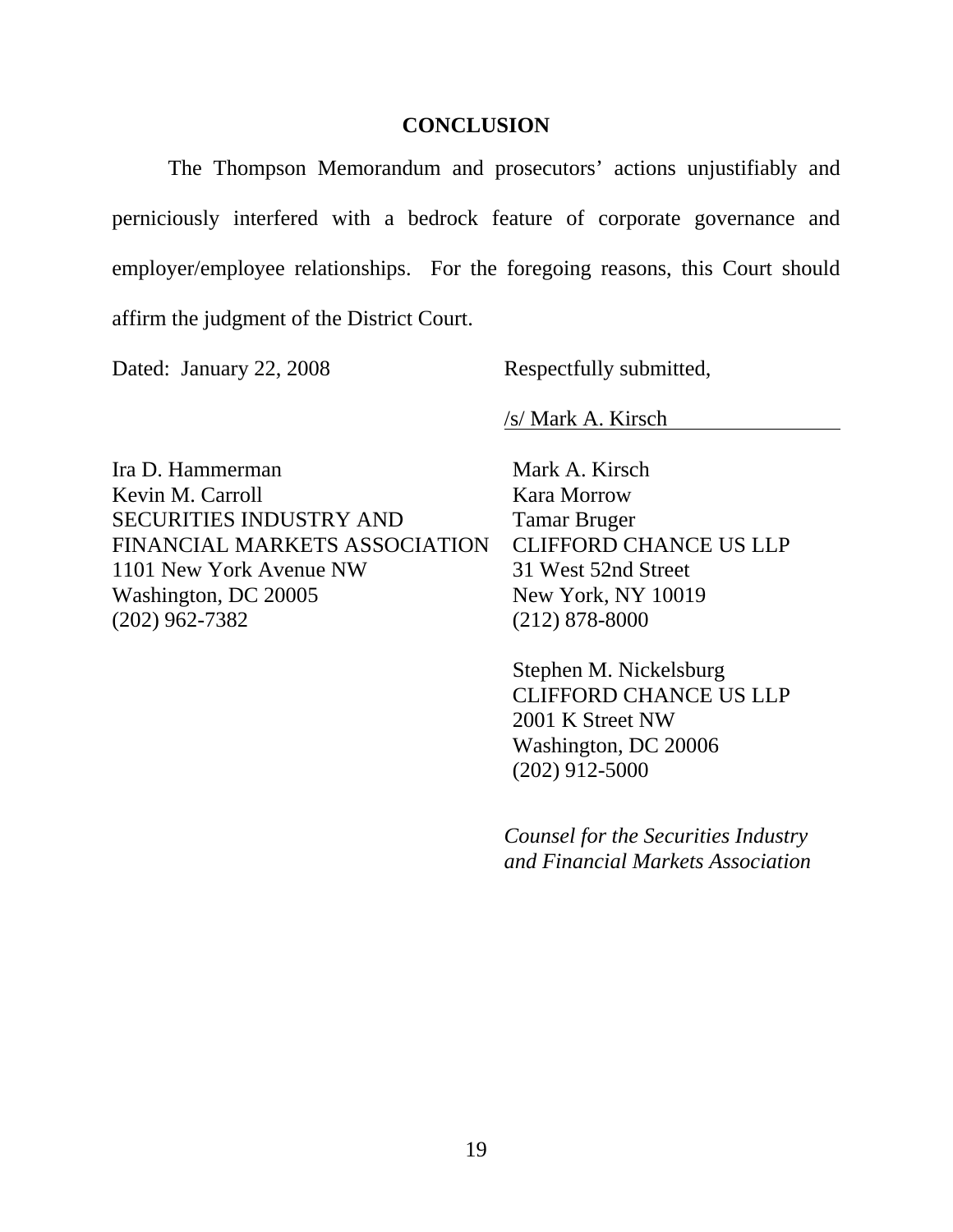#### **CERTIFICATE OF COMPLIANCE WITH RULES 29(d) AND 32(a)**

1. This brief complies with Fed. R. App. P. 29(d) and Fed. R. App. P.

32(a)(7)(B) because this brief contains 2458 words, excluding the parts of the brief

exempted by Fed. R. App. P.  $32(a)(7)(B)(iii)$ .

2. This brief complies with the typeface requirements of Fed. R. App. P.

 $32(a)(5)$  and the type style requirements of Fed. R. App. P.  $32(a)(6)$  because this

brief has been prepared in Microsoft Word 97 in 14 point Times New Roman font.

/s/ Kara Morrow

Kara Morrow CLIFFORD CHANCE US LLP 31 West 52nd Street New York, NY 10019 (212) 878-8000

*Counsel for the Securities Industry and Financial Markets Association*